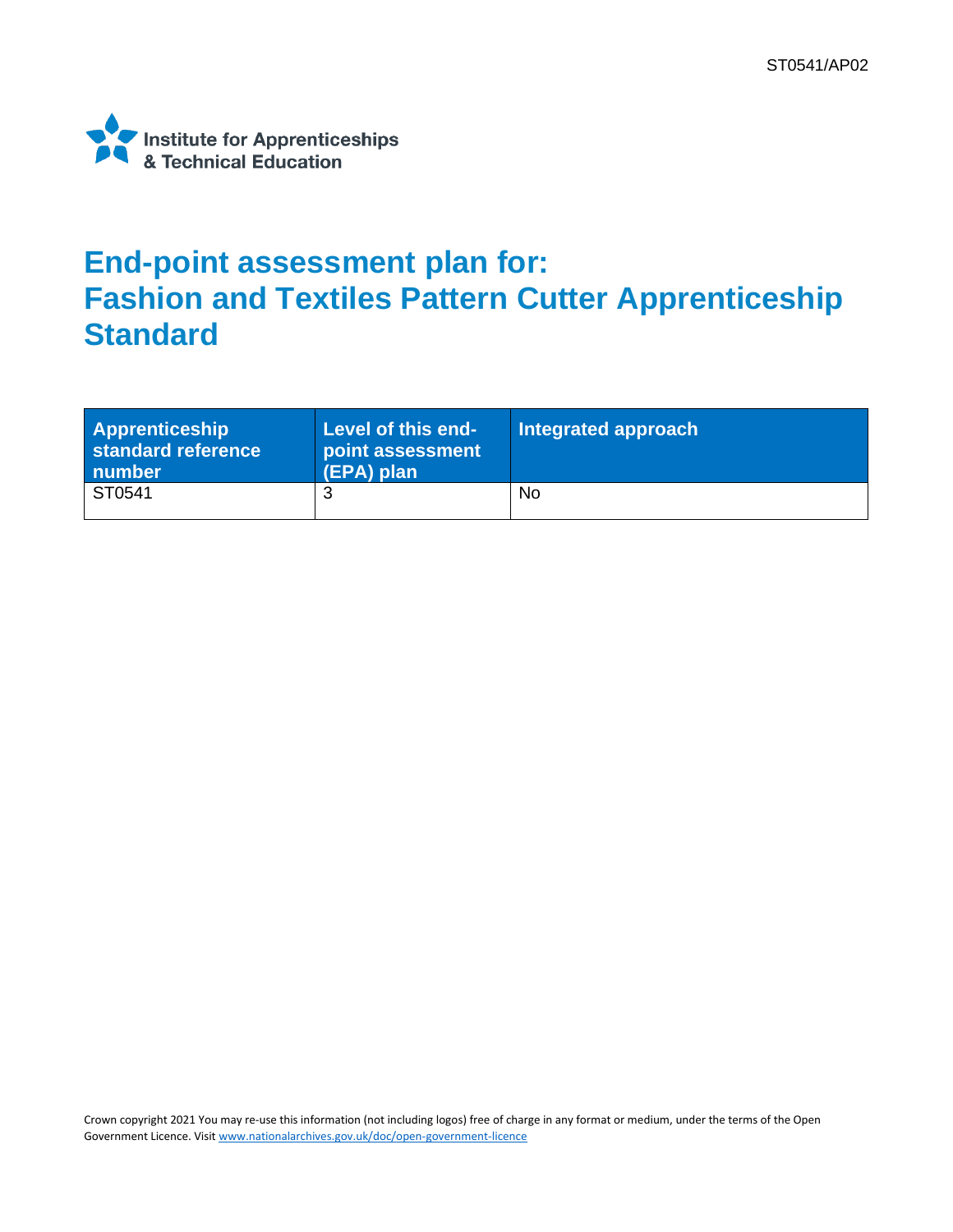## **Introduction and overview**

This document sets out the requirements for end-point assessment (EPA) for the fashion and textiles pattern cutter apprenticeship standard. It is for end-point assessment organisations (EPAOs) who need to know how EPA for this apprenticeship must operate. It will also be of interest to fashion and textiles pattern cutter apprentices, their employers and training providers.

Full time apprentices will typically spend 22 months on-programme working towards the occupational standard, with a minimum of 20% off-the-job training.

The EPA should only start once the pre-requisite gateway requirements for EPA have been met and that they can be evidenced to an EPAO. The employer must be satisfied that the apprentice is consistently working at or above the level set out in the occupational standard. The apprentice's EPAO must agree an EPA project master pattern(s) and project plan; this should be relevant to the apprentice's workplace. In addition, apprentices without English and mathematics at level 2 must achieve level 2 prior to taking their EPA.<sup>1</sup>

The EPA must be completed within 16-weeks after the apprentice has met the EPA gateway requirements.

The EPA consists of two distinct assessment methods:

- project
- test

Performance in the EPA will determine the apprenticeship grade of:

- fail
- pass
- distinction

The individual assessment methods will have the following grades.

Assessment method 1 – project:

- fail
- pass
- distinction

Assessment method 2 – test:

- fail
- pass

<sup>1</sup> For those with an education, health and care plan or a legacy statement the apprenticeship's English and mathematics minimum requirement is Entry Level 3 and British Sign Language qualifications are an alternative to English qualifications for whom this is their primary language.

Crown copyright 2021 You may re-use this information (not including logos) free of charge in any format or medium, under the terms of the Open Government Licence. Visi[t www.nationalarchives.gov.uk/doc/open-government-licence](http://www.nationalarchives.gov.uk/doc/open-government-licence)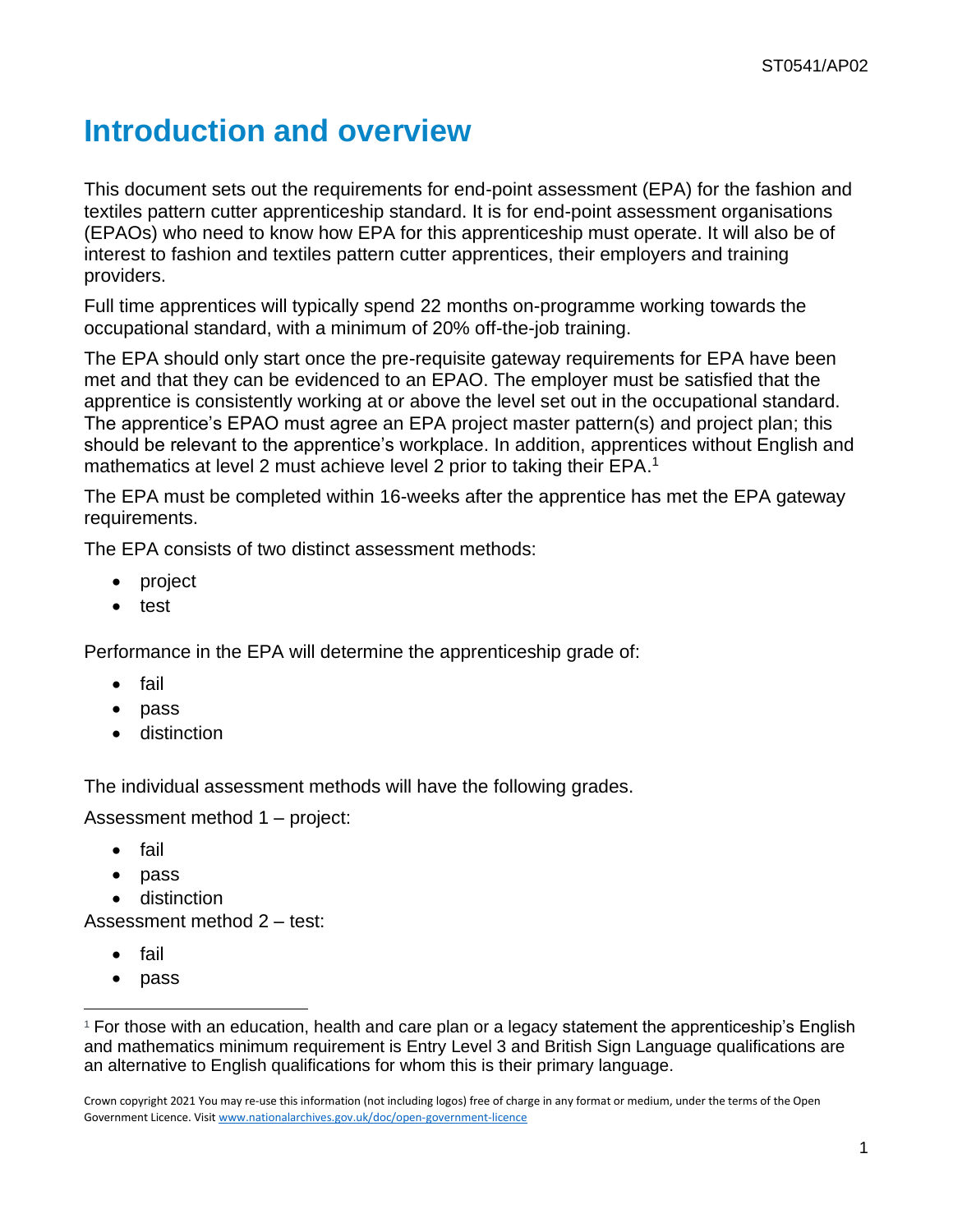EPA must be conducted by an organisation approved to offer services against this apprenticeship standard, as selected by the employer, from the Education & Skills Funding Agency's (ESFAs) Register of End-Point Assessment Organisations (RoEPAOs).

### **EPA summary table**

| On-programme<br>(typically 22-months)  | Training to develop the fashion and textile pattern cutter<br>occupational standard knowledge, skills and behaviours<br>Working towards English/maths Level 2<br>(if required)                                                                                                                                                                                      |
|----------------------------------------|---------------------------------------------------------------------------------------------------------------------------------------------------------------------------------------------------------------------------------------------------------------------------------------------------------------------------------------------------------------------|
| <b>End-point assessment</b><br>gateway | Employer satisfied apprentice is consistently working at, or<br>above, the level of the occupational standard                                                                                                                                                                                                                                                       |
|                                        | EPA project master pattern(s) and project plan agreed by<br>end-point assessment organisation; this should be relevant to<br>the apprentice's workplace                                                                                                                                                                                                             |
|                                        | Apprentices achieve English/mathematics level 2, as a<br>minimum. For those with an education, health and care plan<br>or a legacy statement the apprenticeships English and<br>mathematics minimum requirement is Entry Level 3 and<br>British Sign Language qualification are an alternative to<br>English qualifications for whom this is their primary language |
| <b>End-point assessment</b>            | Project – graded fail, pass or distinction                                                                                                                                                                                                                                                                                                                          |
| (must be completed within<br>16-weeks) | Test – graded fail or pass                                                                                                                                                                                                                                                                                                                                          |
|                                        | End-point assessment graded: fail, pass or distinction                                                                                                                                                                                                                                                                                                              |

### **Gateway**

The EPA must only start once the employer is satisfied that the apprentice is consistently working at or above the level set out in the occupational standard, that means they have achieved occupational competence. In making this decision the employer may take advice from the apprentice's training provider(s) but the decision must ultimately be made solely by the employer.

In addition to the employer's confirmation that the apprentice is working at or above the level in the occupational standard, the following gateway requirements must be met prior to the apprentice starting the EPA:

Crown copyright 2021 You may re-use this information (not including logos) free of charge in any format or medium, under the terms of the Open Government Licence. Visi[t www.nationalarchives.gov.uk/doc/open-government-licence](http://www.nationalarchives.gov.uk/doc/open-government-licence)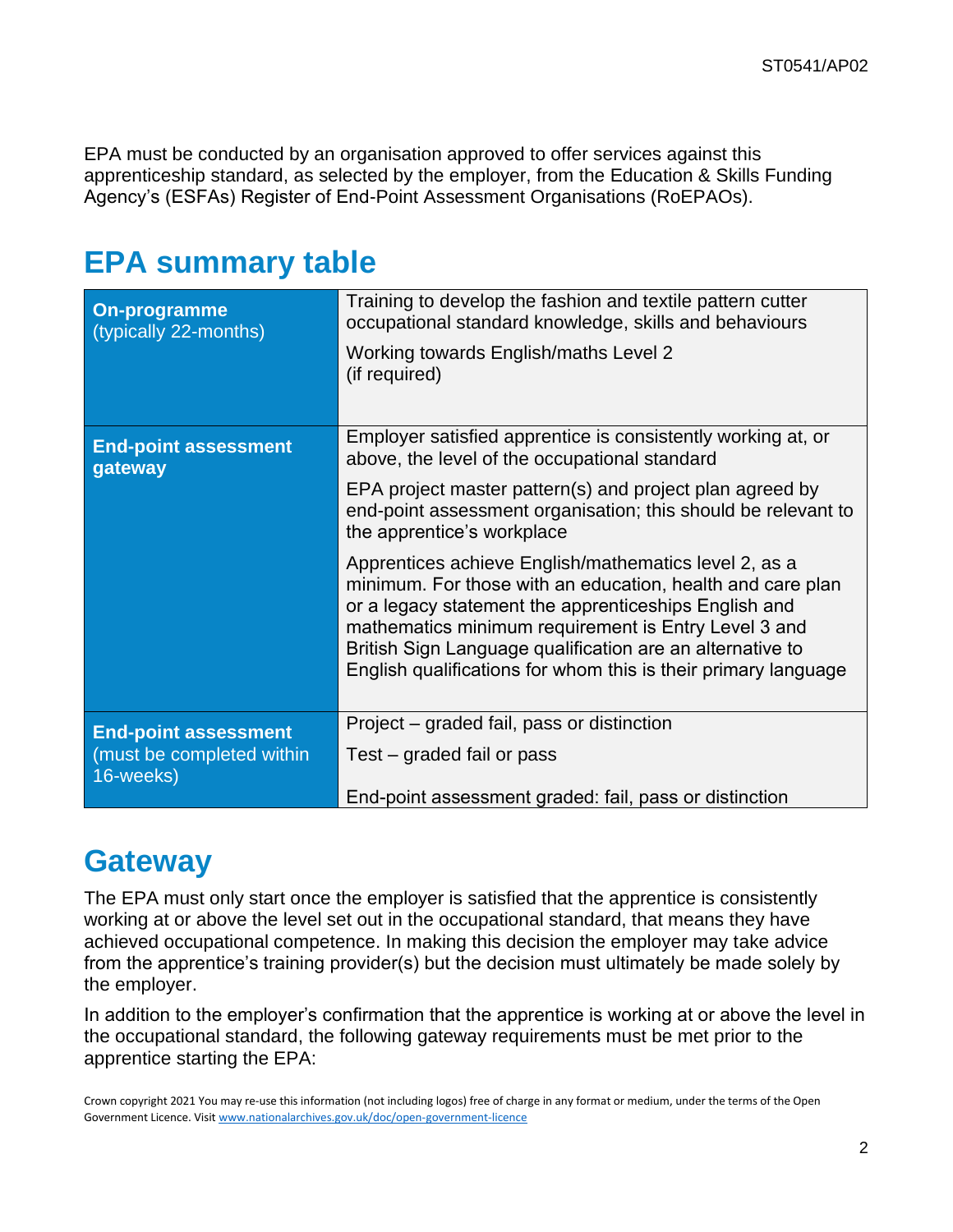- achieved English and mathematics at level 2, as a minimum. For those with an education, health and care plan or a legacy statement the apprenticeships English and mathematics minimum requirement is Entry Level 3 and British Sign Language qualification are an alternative to English qualifications for whom this is their primary language
- EPA project master pattern and project plan agreed by EPAO; this should be relevant to the apprentice's workplace

### **Length of end-point assessment period**

The EPA must be completed within a 16-week period, after the apprentice has met the EPA gateway requirements.

### **Order of assessment methods**

The assessment methods can be delivered in any order. The result of one assessment method does not need to be known before taking the other.

## **Assessment methods**

## **Assessment method 1 – project**

Apprentices must complete a project based on the production of a master pattern(s).

The project has three components:

- project report and evidence
- fit session observation
- questioning

Independent assessors must assess the evidence from the project report and evidence, fit session observation and questioning synoptically against the KSBs assessed by this method as shown in annex A, using the grading criteria in annex B and assign a grade.

### **Project requirements**

The master pattern(s) must:

- require one set of basic blocks with a minimum of three components
- cover basic patterns of different styles, comprising of 20 pattern pieces in total +/- 10% **or** one complex pattern comprising of 20 pattern pieces +/- 10%
- require a competent pattern cutter six hours to draft the final master pattern(s) (not including the production of prototype patterns)

Crown copyright 2021 You may re-use this information (not including logos) free of charge in any format or medium, under the terms of the Open Government Licence. Visi[t www.nationalarchives.gov.uk/doc/open-government-licence](http://www.nationalarchives.gov.uk/doc/open-government-licence)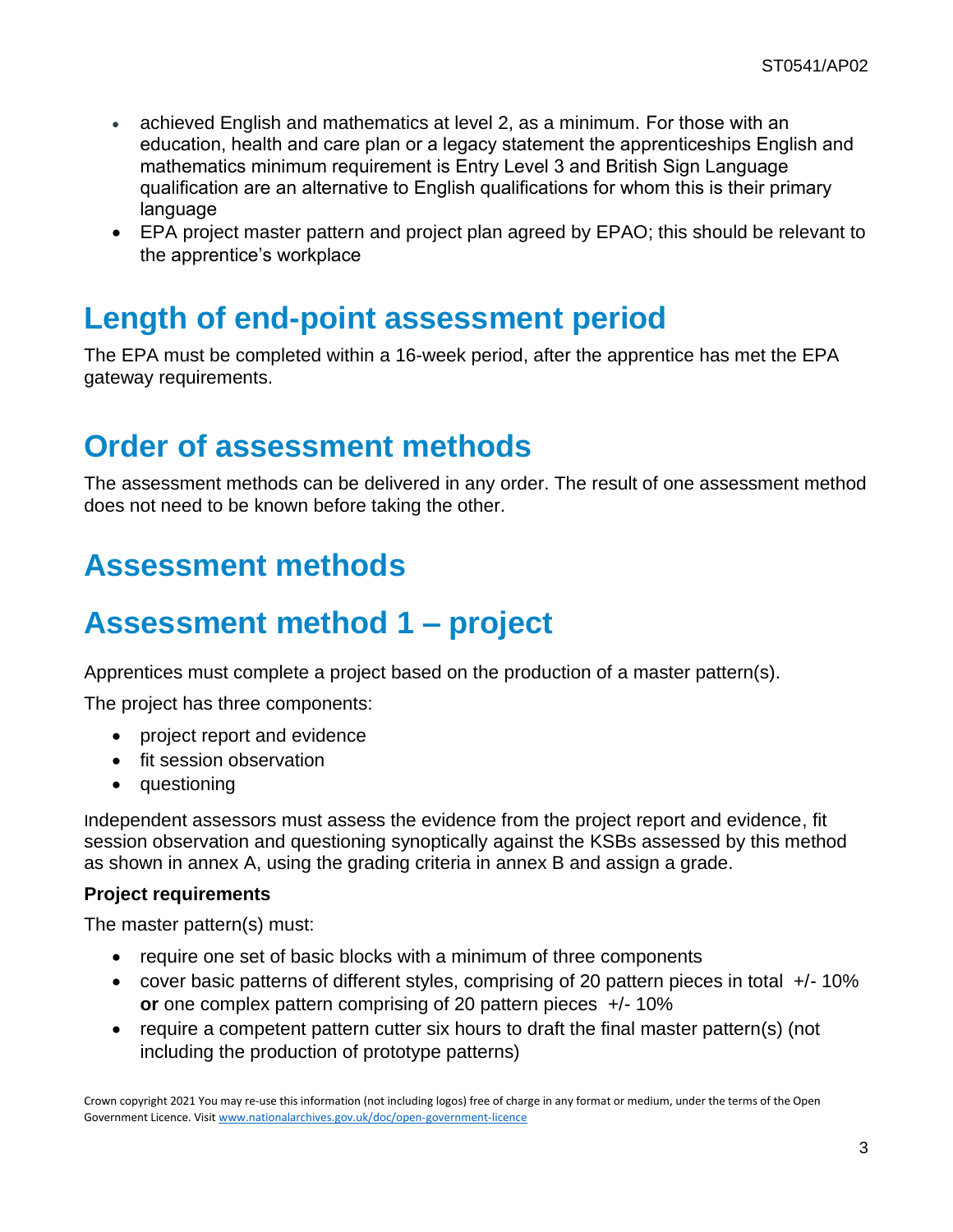The scope of the project must include:

- evaluating the design brief
- measurement techniques
- producing basic blocks
- adapting blocks to create the prototype pattern
- working with a sample machinist(s) to develop a first sample
- taking part in and contributing to a fit session to review the sample
- evaluating a sewn product sample
- producing a master pattern

The fit session must be with two others, for example the designer, technologist, sample machinist, production manager, client or senior pattern cutter.

Following the fit session, the apprentice must make the agreed pattern rectifications and create the master pattern. If the need for pattern rectification does not occur naturally within the process, a rectification for example purposes must be undertaken; in such cases the rectification must be agreed with the apprentice's independent assessor.

The pattern(s) should be produced as part of the apprentice's normal work and therefore be of benefit to the employer.

The project activity must be completed under the supervision of their employer.

As gateway requirements the project master pattern(s) and project plan must be agreed by the apprentice's EPAO.

The master pattern(s) should be relevant to the apprentice's workplace. Where the employer's patterns do not meet the requirements, a project master pattern not related to the apprentice's workplace is permissible.

Apprentices must submit a proposed master pattern(s) outline and plan to their EPAO for agreement as a gateway requirement. It must detail the proposed pattern(s), fit session arrangements, workplace supervision and other personnel who will be involved, for example sample machinist.

In the case of re-take/re-sits apprentices must complete a new project based on a different master pattern(s).

### **Project report and evidence**

The project must be evidenced in a report, with annexes containing 8-10 pieces of evidence relating to the project.

The report must be 2000 words +/-10%, excluding annexes. The report must document all stages of project completion, including difficulties encountered and how they were overcome. It must outline supervision arrangements and any other personnel involved, for example sample machinist and those present at the fit session. The report must refer to the evidence contained as annexes.

Crown copyright 2021 You may re-use this information (not including logos) free of charge in any format or medium, under the terms of the Open Government Licence. Visi[t www.nationalarchives.gov.uk/doc/open-government-licence](http://www.nationalarchives.gov.uk/doc/open-government-licence)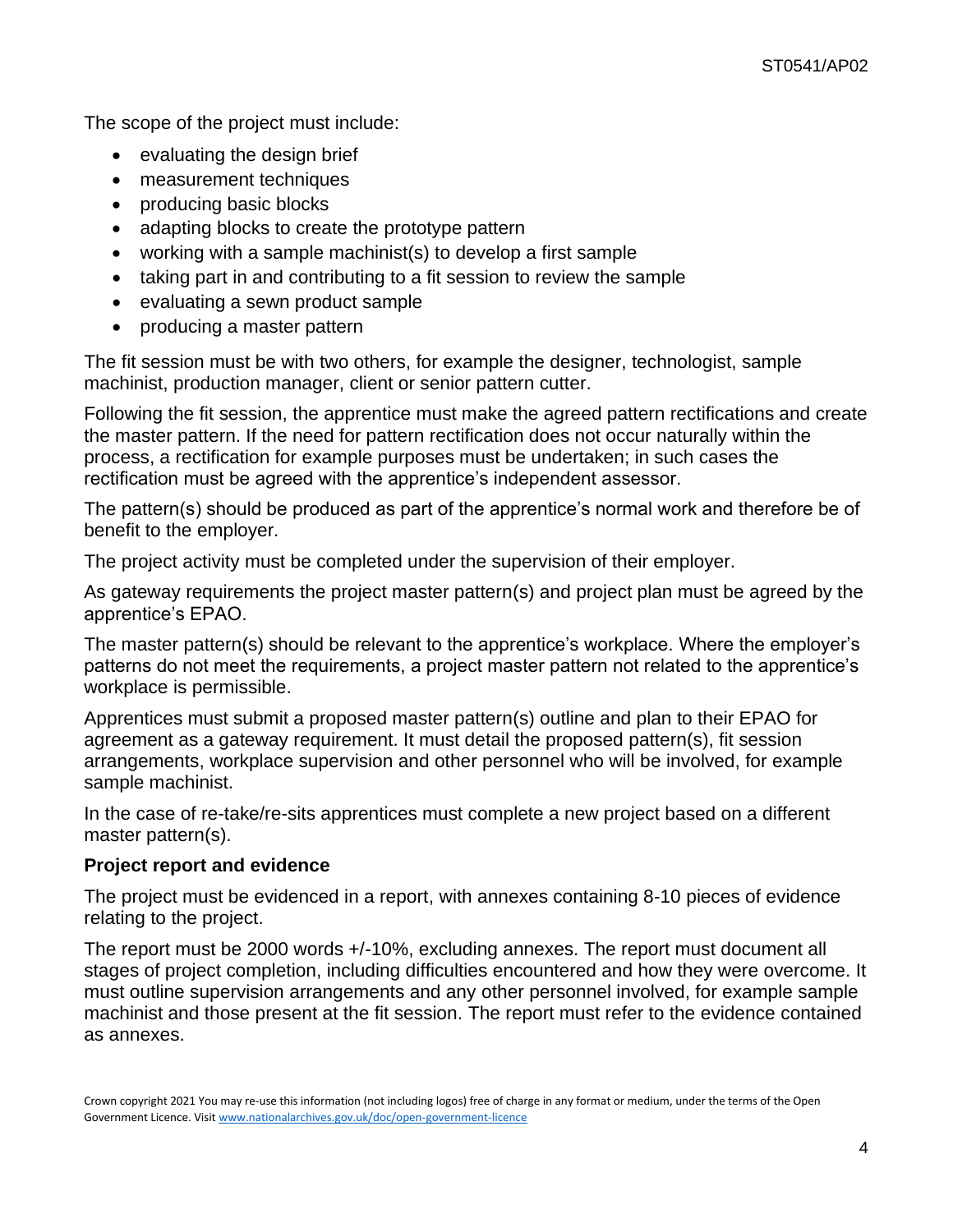A statement from the employer must be submitted with the report confirming that the report and evidence is attributable to the apprentice and the time taken to produce the master pattern.

Evidence included in the report annex must include:

- the master pattern; it must include all relevant information and markings, for example size, style number, cutting instructions grain lines, seam allowance, notches, pocket positions
- the prototype pattern.

Evidence included as annexes may consist of:

- project plan
- working notes
- video clips (maximum 30-minutes in total)
- photos
- basic blocks
- sample product
- review/evaluation results
- records of adaptations
- records of pattern rectifications
- finished product.

This is not definitive and other evidence relevant to the project is permissible. Note selfreflective accounts and feedback from others are not permissible evidence.

A mapping of the product evidence against the KSBs being assessed by this assessment method must be included as a report annex. Annexes are not included in the word count.

The report and evidence must be submitted to the apprentice's EPAO by the end of week 10 of their EPA period, for review by an independent assessor ahead of the questioning component.

#### **Fit session observation**

The fit session must be directly observed and documented by the independent assessor either in person or remotely via video-conferencing or an un-interrupted video recording must be provided to the independent assessor. Permission to record the fit session must be gained from the participants.

The fit session must be 45-minutes +/-10% and must include the apprentice:

- presenting the sample product
- highlighting any issues, for example problems with size, fit, shape, fall and style
- suggesting and discussing solutions with the team
- agreeing the required pattern rectifications

Crown copyright 2021 You may re-use this information (not including logos) free of charge in any format or medium, under the terms of the Open Government Licence. Visi[t www.nationalarchives.gov.uk/doc/open-government-licence](http://www.nationalarchives.gov.uk/doc/open-government-licence) The fit session must take place in a controlled environment - quiet room, free from distraction and external influence. It is anticipated that the fit session will take place at the apprentice's workplace to minimise cost however, other venues can be sourced if necessary. The EPAO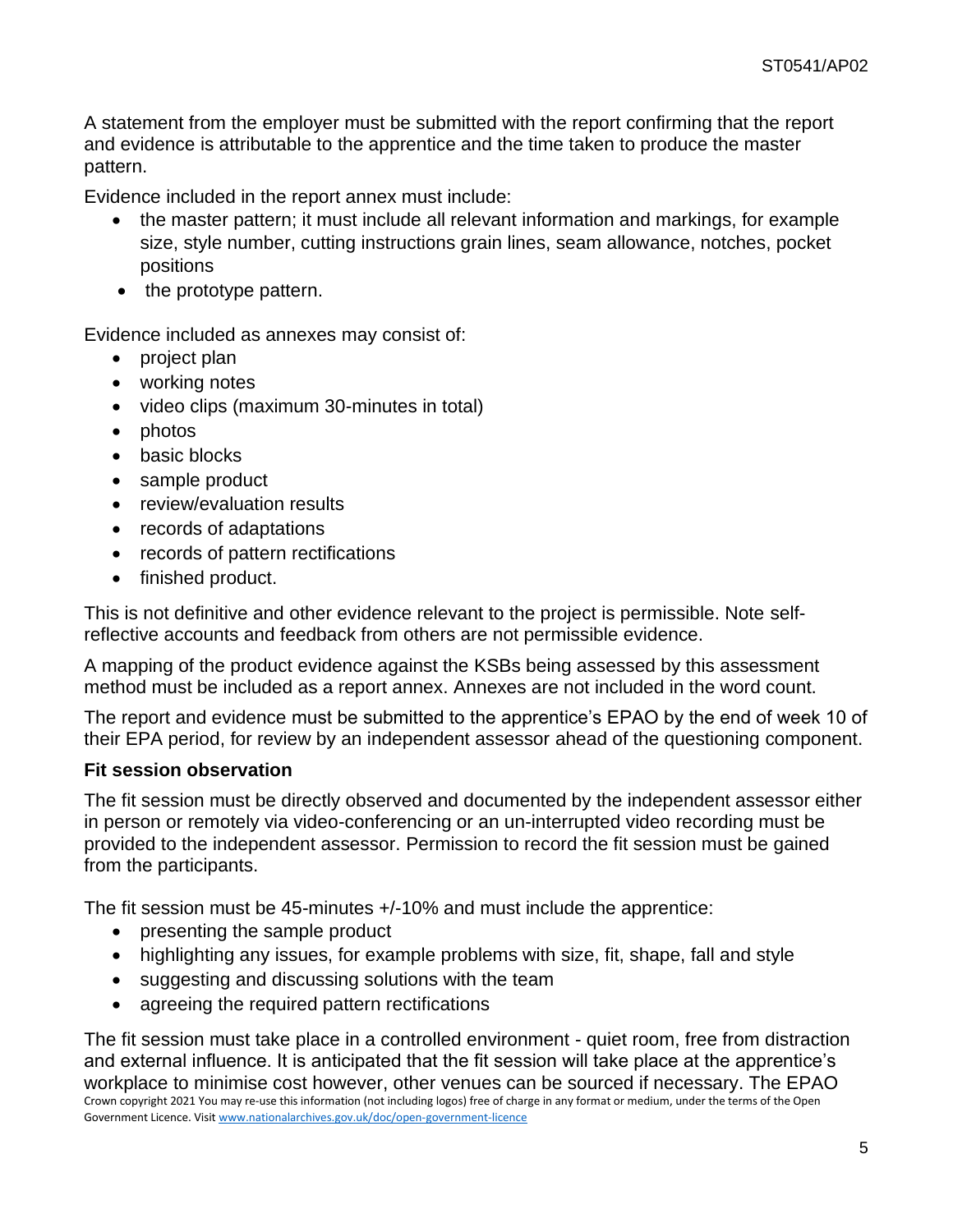must verify the suitability of the venue and the suitability of the persons involved in the fit session.

#### **Questioning**

The apprentice's independent assessor will conduct a questioning session with the apprentice on a one-to-one basis, following the review of the project report and evidence and observation of the fit session. The purpose of the questioning is to check authenticity of the work and assess underpinning knowledge.

The independent assessor must ask the apprentice 10-12 open questions; follow up questions are allowed to seek clarification. Questioning must last 40 minutes, plus 10% at the independent assessor's discretion. Apprentices can refer to their report and evidence when answering the questions.

Independent assessors will determine the questions based on the review of the project report and evidence and observation of the fit session. EPAOs must develop sample questions; however, the questions will need to be tailored by independent assessors based on the evidence presented.

The questioning must take place in a controlled environment - quiet room, free from distraction and external influence. It is anticipated that the questioning will take place at the apprentice's workplace to minimise cost however, other venues can be sourced if necessary. The EPAO must verify the suitability of the venue and the identity of the apprentice. Questioning may be conducted remoted via video-conferencing. EPAOs must ensure appropriate methods to prevent misrepresentation, for example, 360-degree camera function with the independent assessor where the questioning is under-taken remotely.

### **EPAOs will produce the following material to support this method:**

- Recording documentation
- Sample questions for independent assessors. The sample question bank must be of sufficient size to prevent predictability and must be reviewed regularly (at least once a year) to ensure they, and the questions they contain, are fit for purpose.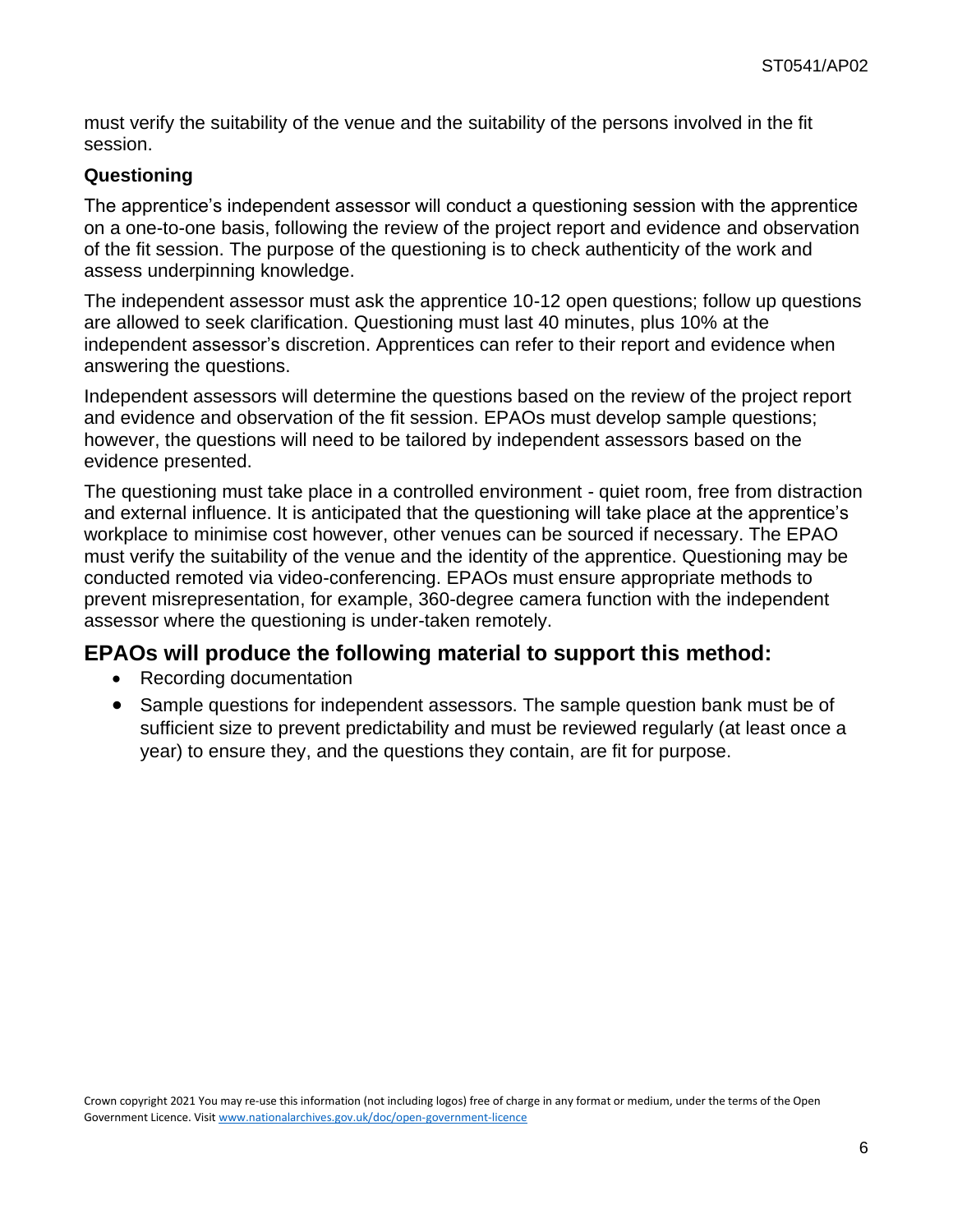## **Assessment method 2 – test**

The test must cover pattern cutter knowledge.

Apprentices must complete a test consisting of 30 questions. These will consist of 20 open questions requiring short, structured, one sentence answers, and 10 scenario-based questions requiring answers of approximately 100-120-words.

| How many questions of this type will be in the How many marks will be awarded to each of<br>test? | this type of question? |
|---------------------------------------------------------------------------------------------------|------------------------|
| 20 one sentence answers                                                                           |                        |
| 10 scenario-based answers                                                                         | 3                      |

The questions must be varied and allow assessment of the relevant knowledge and skills, with at least every topic area covered once.

Any incorrect or missing answers (or part of answers) must be assigned zero marks.

Apprentices must have a maximum of 75-minutes to complete the test (unless the EPAO accepts special arrangements are required).

The EPAO must set grade boundaries in accordance with the grading descriptors in Annex B. The test is closed book i.e., the apprentice cannot refer to reference books or materials.

The test can be paper or computer based. It may be taken on-line.

Apprentices must take the test in a suitably controlled environment i.e. quiet space, free of distractions and influence, in the presence of an invigilator. The invigilator must be an independent person employed by the EPAO. There must be no more than 20 apprentices to a single invigilator if in person; or 1 to 5 if remote. It is expected that EPAOs will use the apprentice's employer's premises for the knowledge test to minimise costs however, other venues may be sourced if necessary. The EPAO must verify the suitability of the venue and the identity of the person taking the test. EPAOs must ensure appropriate methods to prevent misrepresentation, for example, screen share and 360-degree camera function with an administrator/invigilator where the test is taken remotely.

Tests must be marked by independent assessors or markers employed by the end-point assessment organisation following a marking guide produced by the end-point assessment organisation based on the grading descriptors in annex B.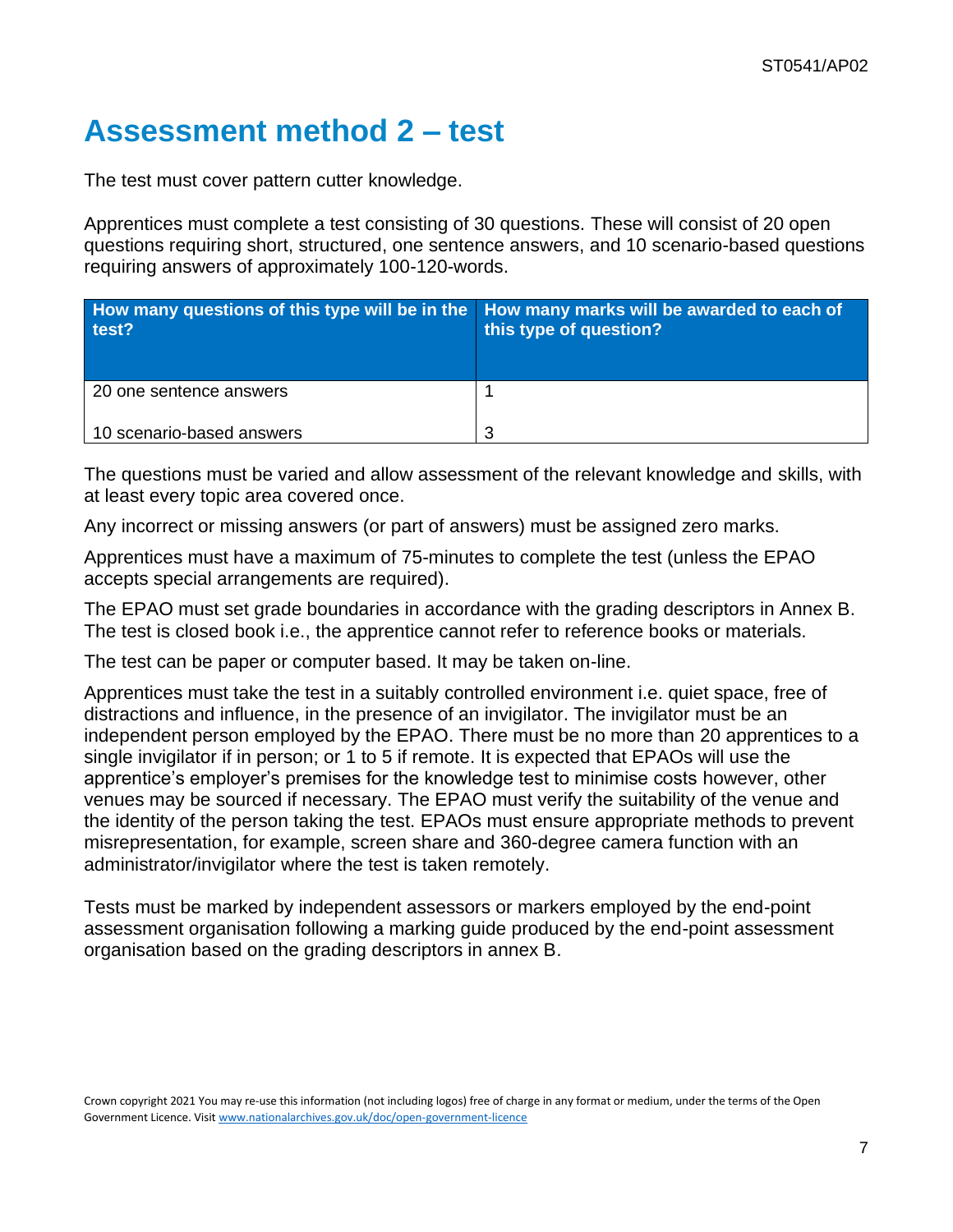### **EPAOs will produce the following material to support this method:**

- 'question banks' of sufficient size to prevent predictability, reviewed regularly (and at least once a year) to ensure they, and the questions they contain, are fit for purpose. The questions relating to underpinning knowledge must be varied and allow assessment of the relevant KSBs. Questions must be written by EPAOs and it is recommended that this be done in consultation with representative employers; where they do this, they must put measures in place to ensure question security.
- marking guides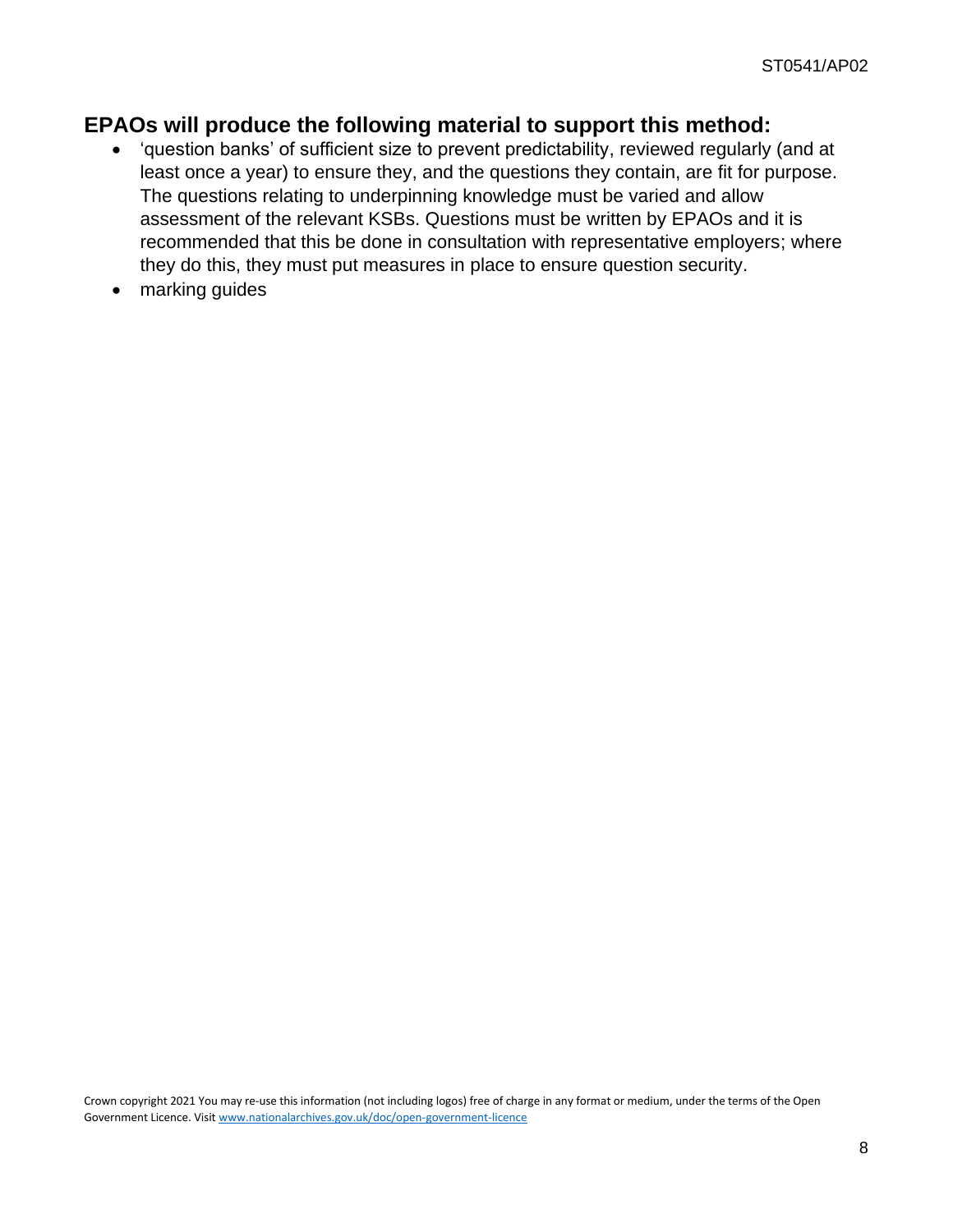# **EPA grading**

Performance in the EPA will determine the apprenticeship grade of fail, pass or distinction.

Independent assessors must individually grade each assessment method according to the requirements set out in this plan.

The EPAO must combine the grades of both assessment methods to determine the EPA grade. In order to pass apprentices must achieve a pass in both assessment methods; apprentices who fail one or more method will fail the EPA. In order to achieve a distinction apprentices must achieve a distinction in the project. Restrictions on grading apply where apprentices re-sit/re-take an assessment method – see re-sit/re-take section below.

See grading combinations table below.

Independent assessors' decisions must be subject to moderation by the EPAO – see internal quality assurance section below. Decisions must not be confirmed until after moderation.

| <b>Project</b>     | <b>Test</b> | <b>EPA</b> grade   |
|--------------------|-------------|--------------------|
| Fail               | Fail        | Fail               |
| Pass               | Fail        | Fail               |
| Fail               | Pass        | Fail               |
| Pass               | Pass        | <b>Pass</b>        |
| <b>Distinction</b> | Pass        | <b>Distinction</b> |

### **Re-sits/Re-takes**

Apprentices who fail one or more assessment method will be offered the opportunity to take a re-sit or a re-take. A re-sit does not require further learning, whereas a re-take does.

Apprentices should have a supportive action plan to prepare for the re-sit or a re-take. The apprentice's employer will need to agree that a re-sit or re-take is an appropriate course of action.

An apprentice who fails an assessment method, and therefore the EPA in the first instance, will be required to re-sit/re-take any failed assessment methods only.

Any assessment method re-sit or re-take must be taken within three-months of the fail notification, otherwise the entire EPA must be taken again, unless in the opinion of the EPAO exceptional circumstances apply outside the control of the apprentice or their employer.

Re-sits and re-takes are not offered to apprentices wishing to move from pass to distinction.

Crown copyright 2021 You may re-use this information (not including logos) free of charge in any format or medium, under the terms of the Open Government Licence. Visi[t www.nationalarchives.gov.uk/doc/open-government-licence](http://www.nationalarchives.gov.uk/doc/open-government-licence)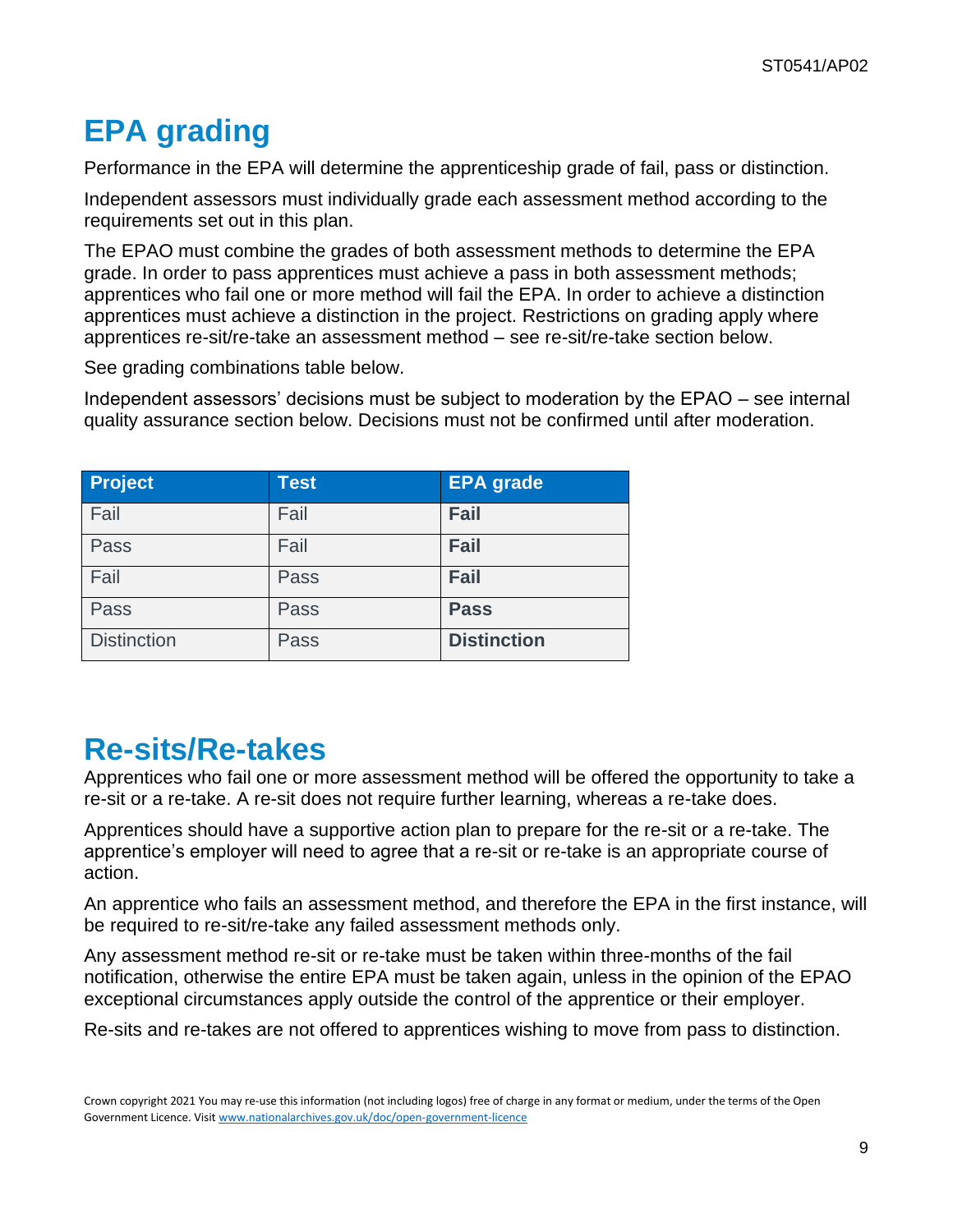Where any assessment method has to be re-sat or re-taken, the apprentice will be awarded a maximum EPA grade of pass, unless the EPAO determines there are exceptional circumstances requiring a re-sit or re-take.

### **Roles and responsibilities**

| <b>Role</b> | <b>Responsibility</b>                                                                                                                                                                                                                                                                                                                                                                                                                                                                                                                                                                                                                                                                                                                                                                                |
|-------------|------------------------------------------------------------------------------------------------------------------------------------------------------------------------------------------------------------------------------------------------------------------------------------------------------------------------------------------------------------------------------------------------------------------------------------------------------------------------------------------------------------------------------------------------------------------------------------------------------------------------------------------------------------------------------------------------------------------------------------------------------------------------------------------------------|
| Apprentice  | • complete the on-programme element of the<br>apprenticeship<br>• prepare for and complete the EPA                                                                                                                                                                                                                                                                                                                                                                                                                                                                                                                                                                                                                                                                                                   |
|             | • agree project outline with EPAO; this should be<br>relevant to their workplace                                                                                                                                                                                                                                                                                                                                                                                                                                                                                                                                                                                                                                                                                                                     |
| Employer    | • identify when the apprentice is ready to pass the<br>gateway and undertake their EPA<br>• notify the EPAO that the apprentice has passed the<br>gateway                                                                                                                                                                                                                                                                                                                                                                                                                                                                                                                                                                                                                                            |
| <b>EPAO</b> | As a minimum EPAOs should:<br>• agree project outline apprentice<br>• appoint administrators/invigilators, markers and<br>independent assessors to administer/invigilate and<br>mark/assess the EPA<br>• provide training and CPD to the independent<br>assessors they employ to undertake the EPA<br>• have no direct connection with the apprentice, their<br>employer or training provider i.e. there must be no<br>conflict of interest<br>• have processes in place to conduct internal quality<br>assurance and do this on a regular basis<br>• organise standardisation events and activities in<br>accordance with this plan's IQA section<br>• organise and conduct moderation of independent<br>assessors' marking in accordance with this plan<br>• have, and operate, an appeals process |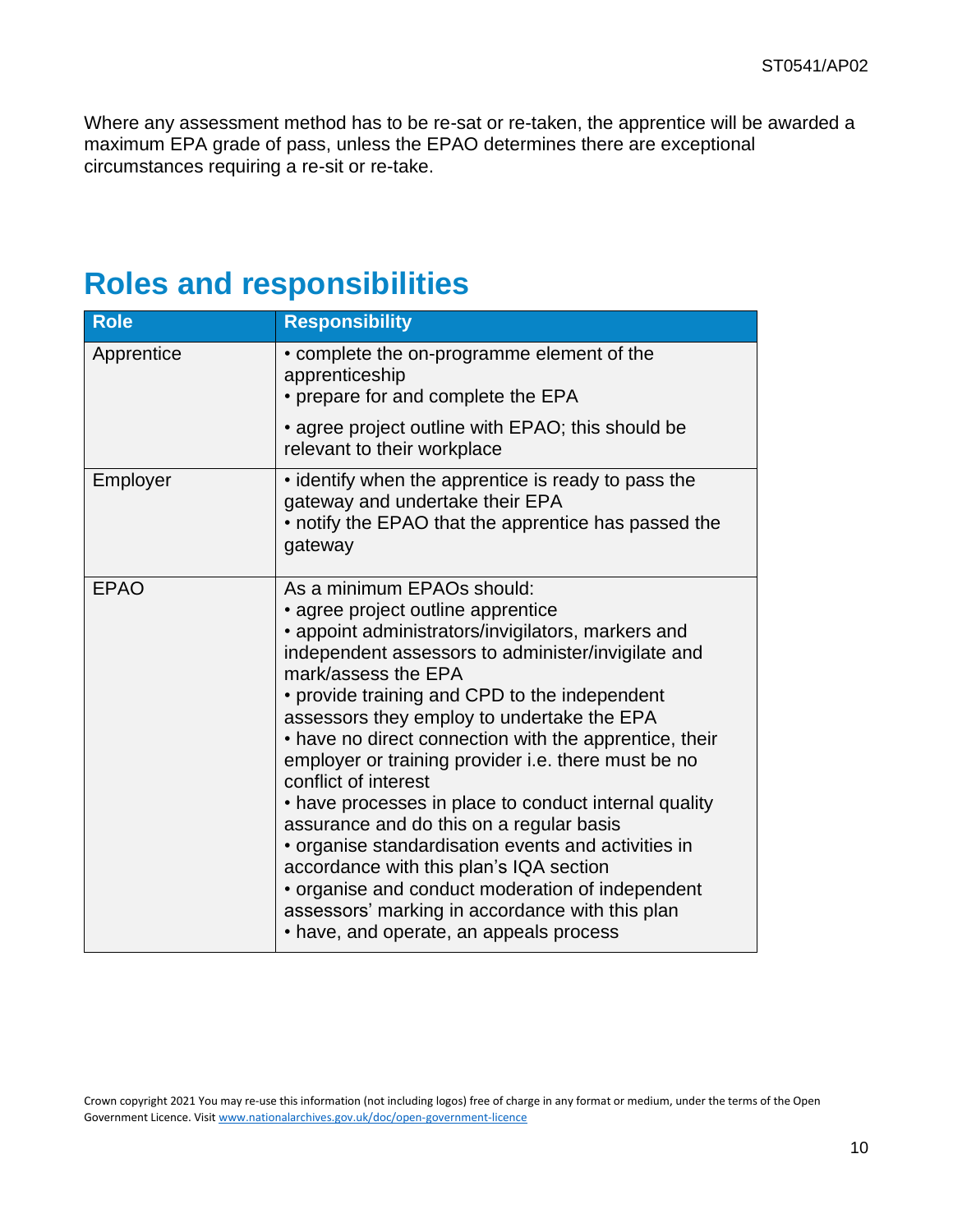| Independent | As a minimum an independent assessor should:                                                                     |  |
|-------------|------------------------------------------------------------------------------------------------------------------|--|
| assessor    | • be independent of the apprentice, their employer and<br>training provider(s) i.e. there must be no conflict of |  |
|             |                                                                                                                  |  |
|             | interest                                                                                                         |  |
|             | • hold or be working towards an independent assessor                                                             |  |
|             | qualification e.g. A1 and have had training from their                                                           |  |
|             | EPAO in terms of good assessment practice, operating                                                             |  |
|             | the assessment tools and grading                                                                                 |  |
|             | • have recent, in the last two years, relevant experience                                                        |  |
|             | of the occupation/sector or significant experience of the                                                        |  |
|             | occupation or sector                                                                                             |  |
|             | • attend the required number of EPAOs standardisation                                                            |  |
|             | and training events per year (as defined in the IQA                                                              |  |
|             | section)                                                                                                         |  |
|             | • conduct assessment in line with EPAO process and                                                               |  |
|             | procuredures                                                                                                     |  |

### **Internal quality assurance (IQA)**

Internal quality assurance refers to the requirements that EPA organisations must have in place to ensure consistent, reliable, accurate, valid assessment decisions.

EPA organisations for this EPA must:

- appoint independent assessors; they must be independent of the apprentice, their employer and training provider(s) i.e. there must be no conflict of interest
- appoint independent assessors with the following minimum skills, knowledge and occupational competence:
	- $\circ$  hold or be working towards an independent assessor qualification, for example A1 and have had training from their EPAO in terms of good assessment practice, operating the assessment tools and grading
	- o have recent, in the last two years, relevant experience of the occupation/sector or significant experience of the occupation or sector
- provide training for independent assessors in terms of good assessment practice, operating the assessment tools and grading
- have quality assurance systems and procedures that support fair, reliable and consistent assessment across organisation and over time
- operate induction training and standardisation events for independent assessors when they begin working for the EPAO
- operate induction training and standardisation events for each independent assessor before they deliver an updated assessment method for the first time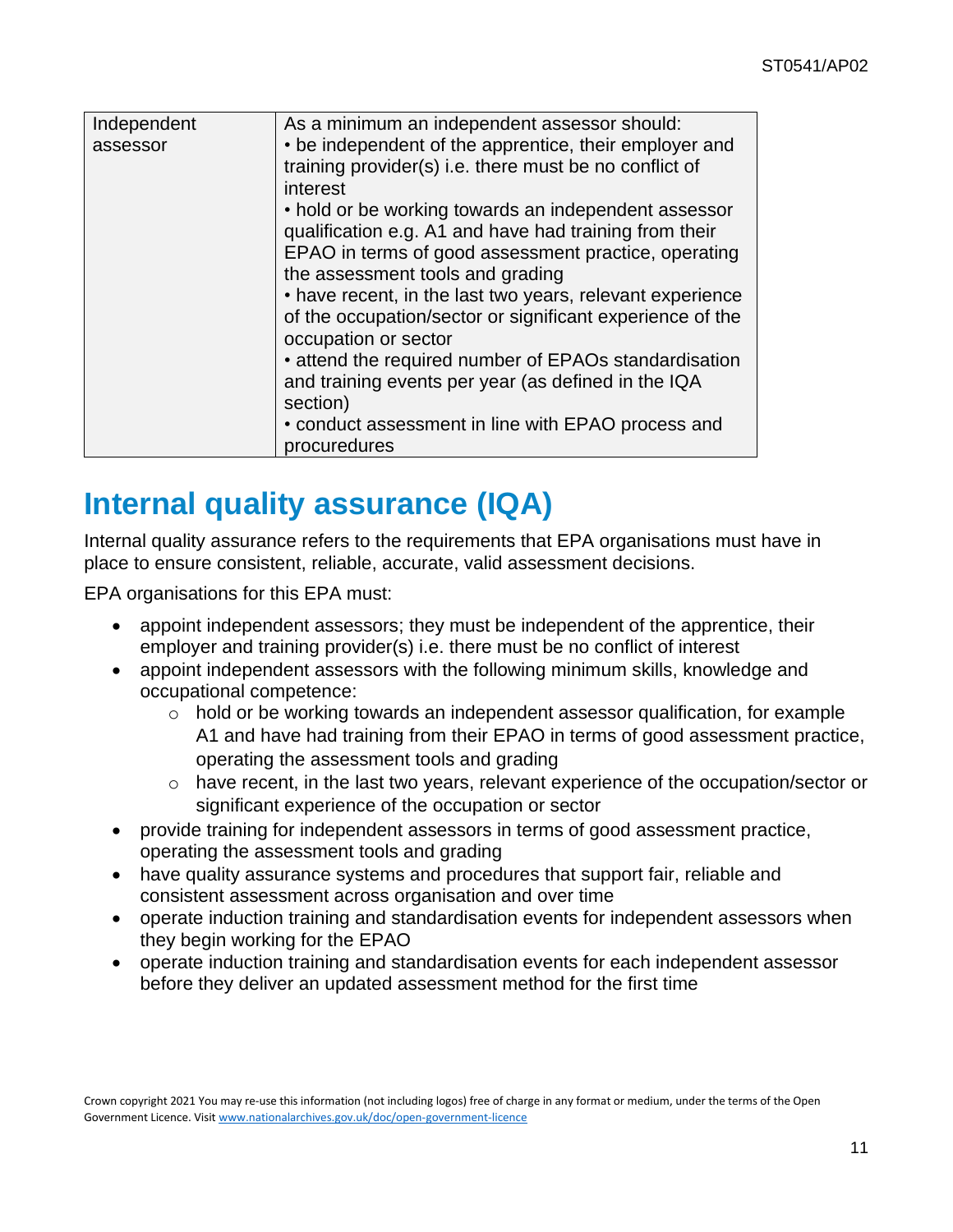# **External Quality Assurance (EQA)**

External quality assurance arrangements will ensure that EPAOs delivering EPA for this apprenticeship operate consistently and in line with this plan.

External quality assurance will be undertaken by UK Fashion And Textiles Association.

# **Affordability**

Affordability of the EPA will be ensured by using the following practice:

- online option for the test potentially reduces travel costs
- employers or training providers' premises should be used for test venues where possible reducing costs; questioning can be conducted remotely
- the project activity is conducted in the workplace, contributing towards workplace production adding value for the employer; and negating equipment and material resource costs for the EPAO

## **Implementation**

It is anticipated that there will be 130 starts per year.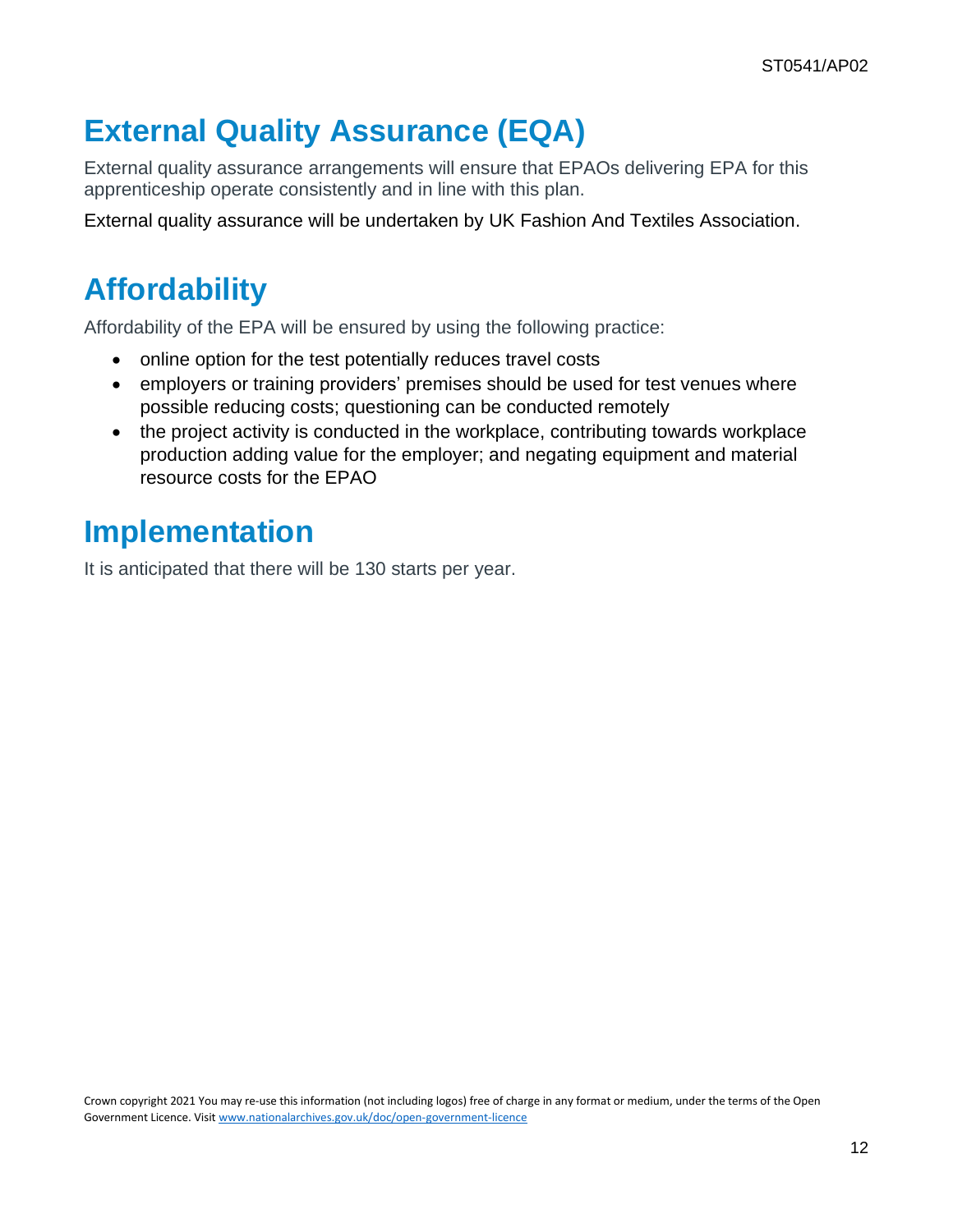# **Annex A. Mapping of KSBs to assessment methods**

 $Test = T$ 

Project = P

| Supply chain and customer base:                                                                                                                                              |   |              |
|------------------------------------------------------------------------------------------------------------------------------------------------------------------------------|---|--------------|
| K1. Different customer requirements e.g. quality, standards, product finish,<br>timescale                                                                                    |   | $\top$       |
| K2. The supply chain relevant to the manufacture of sewn products                                                                                                            |   | $\mathsf{T}$ |
| K3. The input and output of goods and services relevant to production e.g.<br>delivery timescales, lead times, production deadlines                                          |   | $\top$       |
| <b>Materials used in production:</b>                                                                                                                                         |   |              |
| K4. The properties and construction of fabric and materials e.g. woven,<br>knitted, non woven                                                                                |   | $\top$       |
| K5. The behaviour and characteristics of materials used to produce sewn<br>products e.g. stretchy, slippery, stiff, dense, shrinkage, fabric weight,<br>drape, print, finish |   | $\top$       |
| <b>Quality assurance procedures:</b>                                                                                                                                         |   |              |
| K6. Specifications relevant the production of clothing and sewn products<br>e.g. seam allowances, tolerances, hem depths                                                     | P |              |
| K7. Quality standards and specifications relevant to the production of sewn<br>products e.g. seam types, stitch types, tolerances, product finish                            | P |              |
| K8 Pattern fault diagnosis and rectification procedures e.g. poor fit, sizing,<br>mismatched seams, incorrect markings                                                       |   |              |
| K9 Quality approval systems and control processes e.g. Inspection of<br>samples, materials and products against specifications                                               |   |              |
| <b>Working Practices:</b>                                                                                                                                                    |   |              |
| K10. Clothing or sewn product design briefs evaluation inform pattern<br>production                                                                                          | P |              |
| K11. Drafting standard block patterns                                                                                                                                        |   |              |
| K12. Adapting block patterns to reflect given clothing or sewn product<br>design briefs                                                                                      | P |              |
| K13. Pattern construction techniques e.g. drafting, measuring and marking                                                                                                    | P |              |
| K14. Standard and international sizing relevant to the item in production<br>e.g. ladies wear, children's wear, tent diameters, car seat dimensions                          |   | $\mathsf{T}$ |
| K15. Measuring techniques relevant to the product e.g. critical<br>easurement points, girth measurement, length and breadth measurements                                     |   |              |
| K16. Calculations relevant to the production of clothing or sewn products<br>e.g. ease, hems, seam allowance                                                                 |   |              |

Crown copyright 2021 You may re-use this information (not including logos) free of charge in any format or medium, under the terms of the Open Government Licence. Visi[t www.nationalarchives.gov.uk/doc/open-government-licence](http://www.nationalarchives.gov.uk/doc/open-government-licence)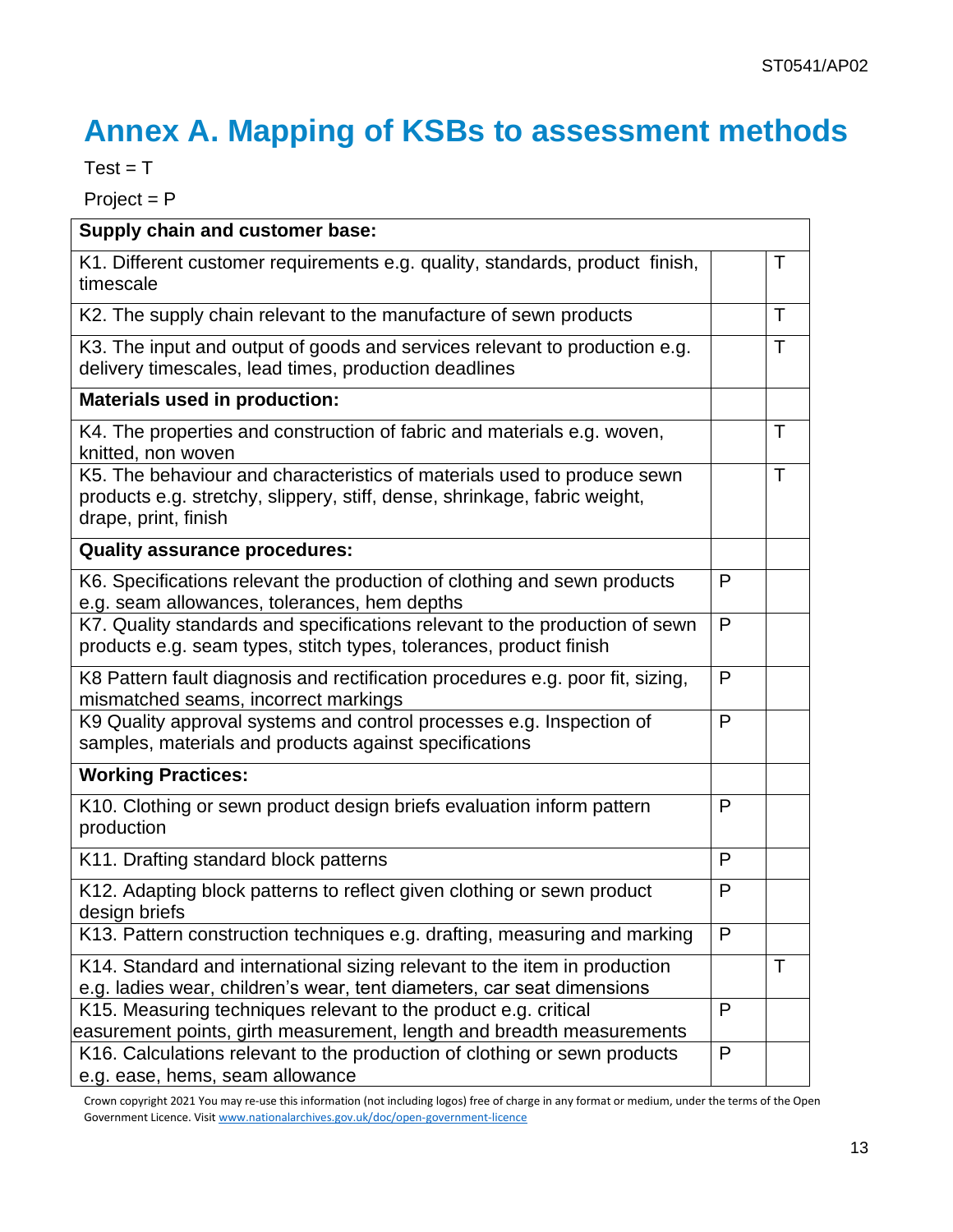| K17. The principles of grading e.g. grading methods appropriate to<br>product type, size, fit and proportion, grade rules and applications  |   |              |
|---------------------------------------------------------------------------------------------------------------------------------------------|---|--------------|
| K18. Specialist terminology used in pattern construction e.g. balance, apex,<br>armscye, grain                                              |   |              |
| K19. The tools of the trade e.g. draft paper, markers, curves scissors,<br>punchers, notchers                                               | P |              |
| K20. Material cutting processes and techniques e.g. spreading, specialist<br>cutting equipment, lay planning processes, print placement     |   | Τ            |
| K21. Different construction methods and manufacturing processes                                                                             |   | $\mathsf{T}$ |
| K22. Sample development and sample review techniques e.g. fit, style,<br>construction analysis                                              | P |              |
| K23. Pattern review techniques, analysis and rectification processes                                                                        | P |              |
| K24. Relevant computerised pattern production systems e.g. CAD,<br>Graphics software, digitisers, scanners, virtual modelling               |   | T            |
| K25. Technical documents and recording systems used in pattern<br>production e.g. tech-packs, specifications, production make-up sheets     |   | $\top$       |
| K26. Critical path management processes to ensure pattern production<br>meets timescales and deadlines                                      |   | Τ            |
| <b>Communication:</b>                                                                                                                       |   |              |
| K27. The company's communication protocol across all levels and<br>departments involved in the pattern production and manufacturing process |   | Τ            |
| <b>Policies and procedures:</b>                                                                                                             |   |              |
| K28. Health, safety, welfare and environmental policies including safe<br>working practices and workplace risks                             | P |              |
| K29. Workplace policies e.g. employer and employee legal obligations,<br>employees' rights and responsibilities, equality and diversity     |   | Τ            |
| K30. Compliance requirements in relation to garments or sewn products<br>e.g. safety, fibre content, legislation                            |   | T            |
| K31. Legislative and contractual requirements with clients, services or<br>government bodies                                                |   | $\mathsf{T}$ |
| Evaluate sewn product designs:                                                                                                              |   |              |
| S1. Read, interpret and assess design briefs, specifications and<br>instructions                                                            | P |              |
| S2. Identify clothing or sewn product design features                                                                                       |   |              |
| S3. Identify possible constraints e.g. design issues, materials,<br>manufacturing capacity                                                  |   |              |
| Create template/ block patterns relevant to the type of product to be<br>made:                                                              |   |              |
| S4. Draft block patterns to style/size/measurements required                                                                                | P |              |
| S5. Take and record accurate measurements if required                                                                                       | P |              |

Crown copyright 2021 You may re-use this information (not including logos) free of charge in any format or medium, under the terms of the Open Government Licence. Visi[t www.nationalarchives.gov.uk/doc/open-government-licence](http://www.nationalarchives.gov.uk/doc/open-government-licence)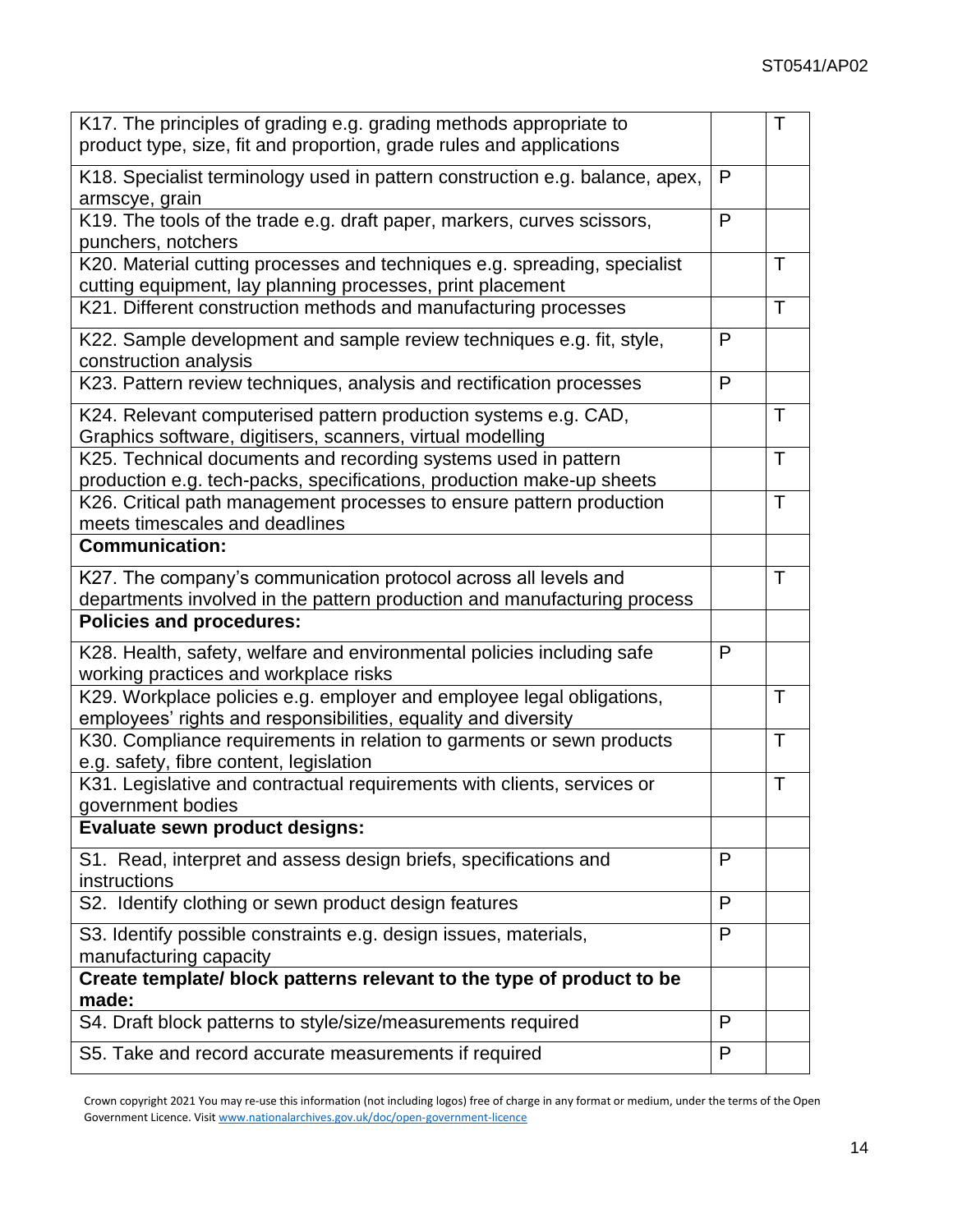| S6. Include all relevant technical information e.g. balance marks, notches,<br>seam allowance, grain lines and size and component name and cutting<br>instructions       |              |  |
|--------------------------------------------------------------------------------------------------------------------------------------------------------------------------|--------------|--|
| S7. Where available use relevant IT systems e.g. CAD, Graphics<br>software, digitisers, scanners, virtual modelling                                                      |              |  |
| Product prototype patterns for given designs:                                                                                                                            |              |  |
| S8. Adapt standard block pattern to reflect given designs                                                                                                                | P            |  |
| S9. Ensure patterns are compatible with the production process                                                                                                           | P            |  |
| S10. Include all relevant technical information e.g. balance marks, notches,<br>grain lines, size                                                                        | P            |  |
| S11. Work with the sample machinists and oversee sample production                                                                                                       | P            |  |
| S12. Where available use relevant IT systems e.g. CAD, Graphic, software,<br>digitisers, scanners, virtual modelling                                                     | P            |  |
| Evaluate prototype patterns:                                                                                                                                             |              |  |
| S13. Review the sample product and evaluate the prototype pattern,<br>assessing the size, fit, shape, fall, style and design                                             | P            |  |
| S14. Trouble shoot and resolve pattern and design issues as required                                                                                                     | P            |  |
| S15. Identify and agree the required pattern rectifications                                                                                                              | P            |  |
| S16 Make agreed adjustment to the pattern e.g. add width or length,<br>redefine style line                                                                               |              |  |
| Produce final master pattern:                                                                                                                                            |              |  |
| S17. Create the final master pattern, include clear relevant information e.g.<br>component information, size, grain line, cutting instructions                           | $\mathsf{P}$ |  |
| S18. Where available use relevant IT systems e.g. CAD, graphics,<br>software, digitisers, scanners, virtual modelling                                                    | P            |  |
| S19. Provide production staff or supplier with final master pattern and<br>production information                                                                        | P            |  |
| S20. Provide support and advise relating to any relevant production<br>issues e.g. assembly watch points, component issues, fabric defects                               | P            |  |
| S21. Complete and maintain accurate working documents throughout<br>the pattern production process                                                                       |              |  |
| <b>Communication:</b>                                                                                                                                                    |              |  |
| S22. Develop and maintain effective communication with sewing<br>production staff to ensure a productive work environment                                                | P            |  |
| S23. Accurately complete work documentation e.g. tech packs,<br>specifications or electronic systems and understand the consequences of<br>incorrectly completed records | P            |  |
| B1. Take ownership and accept responsibility for pattern production work<br>and strive to improve product quality and pattern production processes                       |              |  |

Crown copyright 2021 You may re-use this information (not including logos) free of charge in any format or medium, under the terms of the Open Government Licence. Visi[t www.nationalarchives.gov.uk/doc/open-government-licence](http://www.nationalarchives.gov.uk/doc/open-government-licence)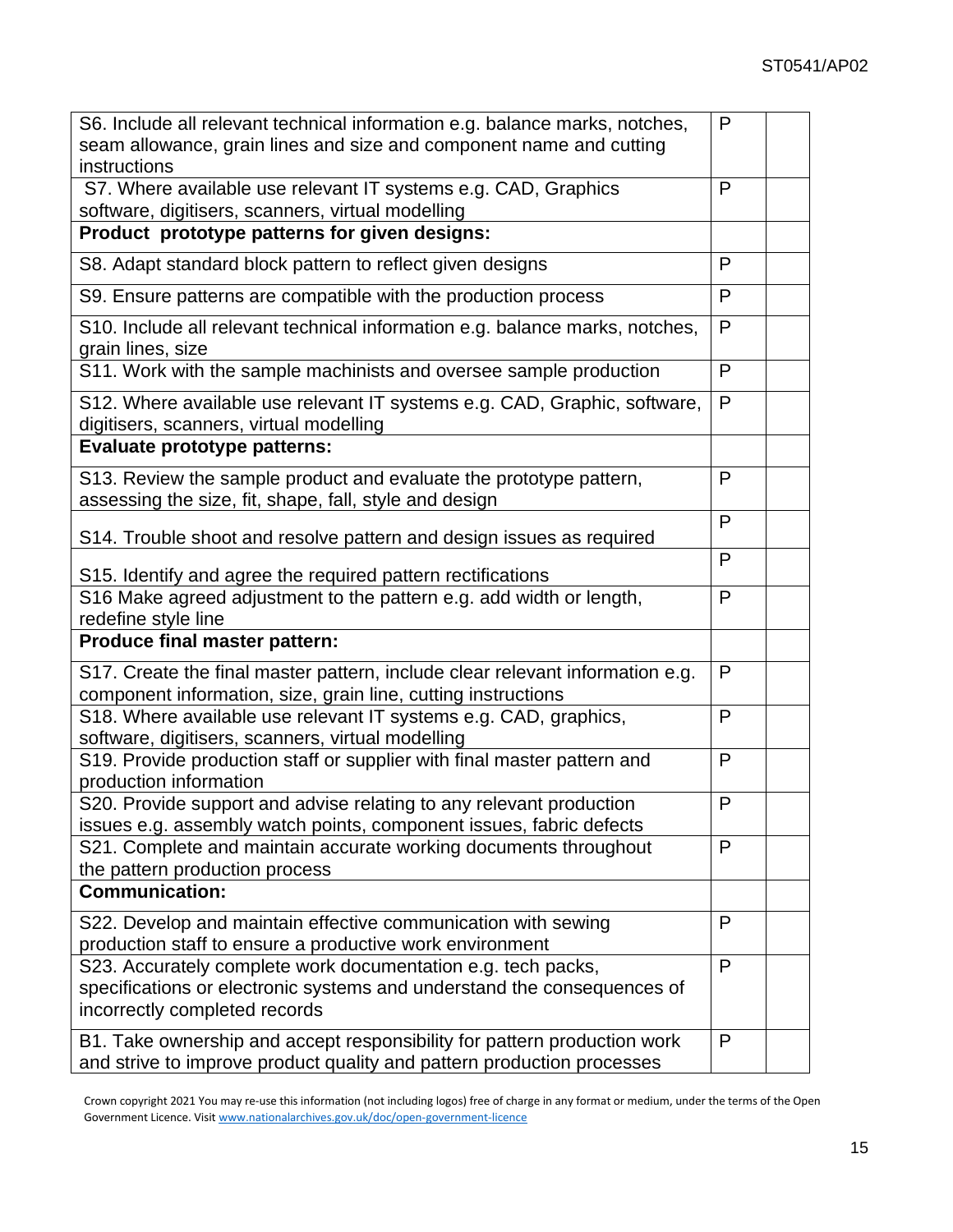| B2. Be responsive to changing priorities and requirements of the sewn       |   |  |
|-----------------------------------------------------------------------------|---|--|
| product industry, demonstrating initiative, confidence and self-motivation  |   |  |
| B3. Demonstrate a methodical and calm approach to work place pressures,     |   |  |
| deadlines and production demands                                            |   |  |
| B4. Work positively as part of a team, taking account of equality and       | P |  |
| diversity                                                                   |   |  |
| B5. Demonstrate assertiveness, resilience and confidence when               | P |  |
| communicating views and ideas that will benefit pattern production          |   |  |
| B6. Be reflective on skills, knowledge and behaviours and seek              |   |  |
| opportunities to develop and advance skills in response to the evolving     |   |  |
| production environment and technologies                                     |   |  |
| B7. Have a safety first attitude, ensuring the safety of self and others as | P |  |
| appropriate in a sewn product manufacturing environment                     |   |  |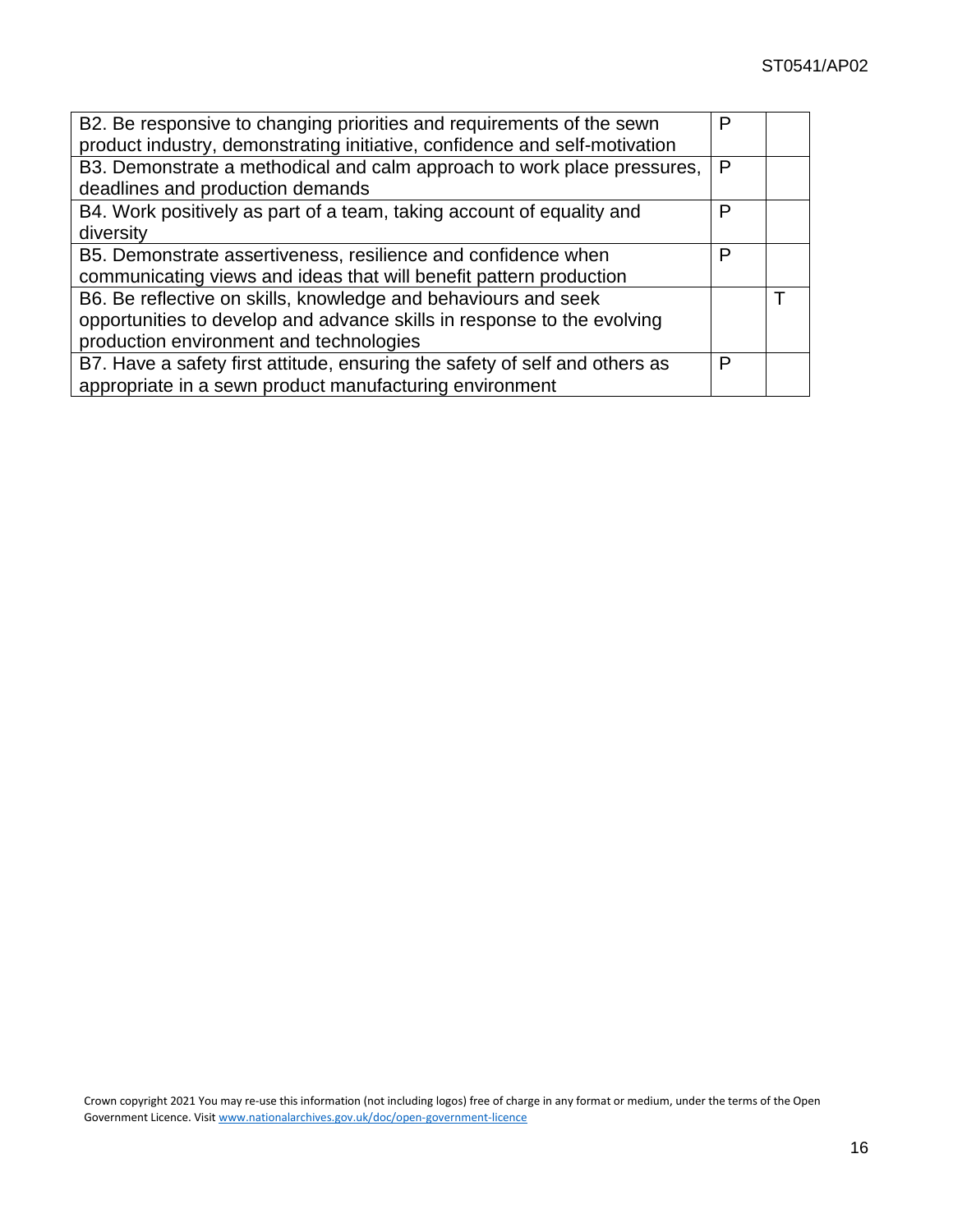## **Annex B. Grading descriptors**

### **Fashion and Textiles Pattern Cutter Grading Descriptors - Project**

KSBs covered by each descriptor are referenced in brackets, see annex 1 for KSB referencing

| Fail                                                                  | <b>Pass</b>                                                                                                                                                  | <b>Distinction</b>                                                                                                                                                                                               |
|-----------------------------------------------------------------------|--------------------------------------------------------------------------------------------------------------------------------------------------------------|------------------------------------------------------------------------------------------------------------------------------------------------------------------------------------------------------------------|
| <b>Apprentices</b><br>demonstrate one<br>or more of the<br>following: | Apprentices demonstrate all of the following criteria and in<br>doing so is demonstrating full competence in the KSBs<br>assessed by this assessment method: | Apprentices demonstrate all the pass<br>criteria plus the eight of the following<br>criteria and in doing so is demonstrating<br>a deeper level of competence in the KSBs<br>assessed by this assessment method: |
|                                                                       | Duty 1: Follows workplace health and safety policies and procedures                                                                                          |                                                                                                                                                                                                                  |
| The pass grade has<br>not been reached                                | Works in a safe manner, following health and safety<br>procedures and does not compromise the safety of self and<br>others (B7, K28)                         |                                                                                                                                                                                                                  |
|                                                                       | Duty 2: Carry out quality assurance procedures                                                                                                               |                                                                                                                                                                                                                  |
| The pass grade has<br>not been reached                                | Follows sewn product specification e.g. seam allowances,<br>tolerances, hem depths (K6)                                                                      |                                                                                                                                                                                                                  |
|                                                                       | Works to the employer's quality standards throughout the<br>pattern production process (K7)                                                                  |                                                                                                                                                                                                                  |
|                                                                       | Uses quality approval systems and control processes e.g.<br>inspection of samples, materials and products against<br>specifications (K9)                     |                                                                                                                                                                                                                  |
|                                                                       | Duty 3: Evaluate sewn product designs                                                                                                                        |                                                                                                                                                                                                                  |
| The pass grade has<br>not been reached                                | Interprets and assesses design briefs correctly, following<br>instruction, meeting specifications (K10, S1)                                                  |                                                                                                                                                                                                                  |
|                                                                       | Identifies five to ten design features relevant to the company's<br>products e.g. Pockets, shape, sleeve type (S2)                                           | Identifies over ten design features relevant<br>to the company's products                                                                                                                                        |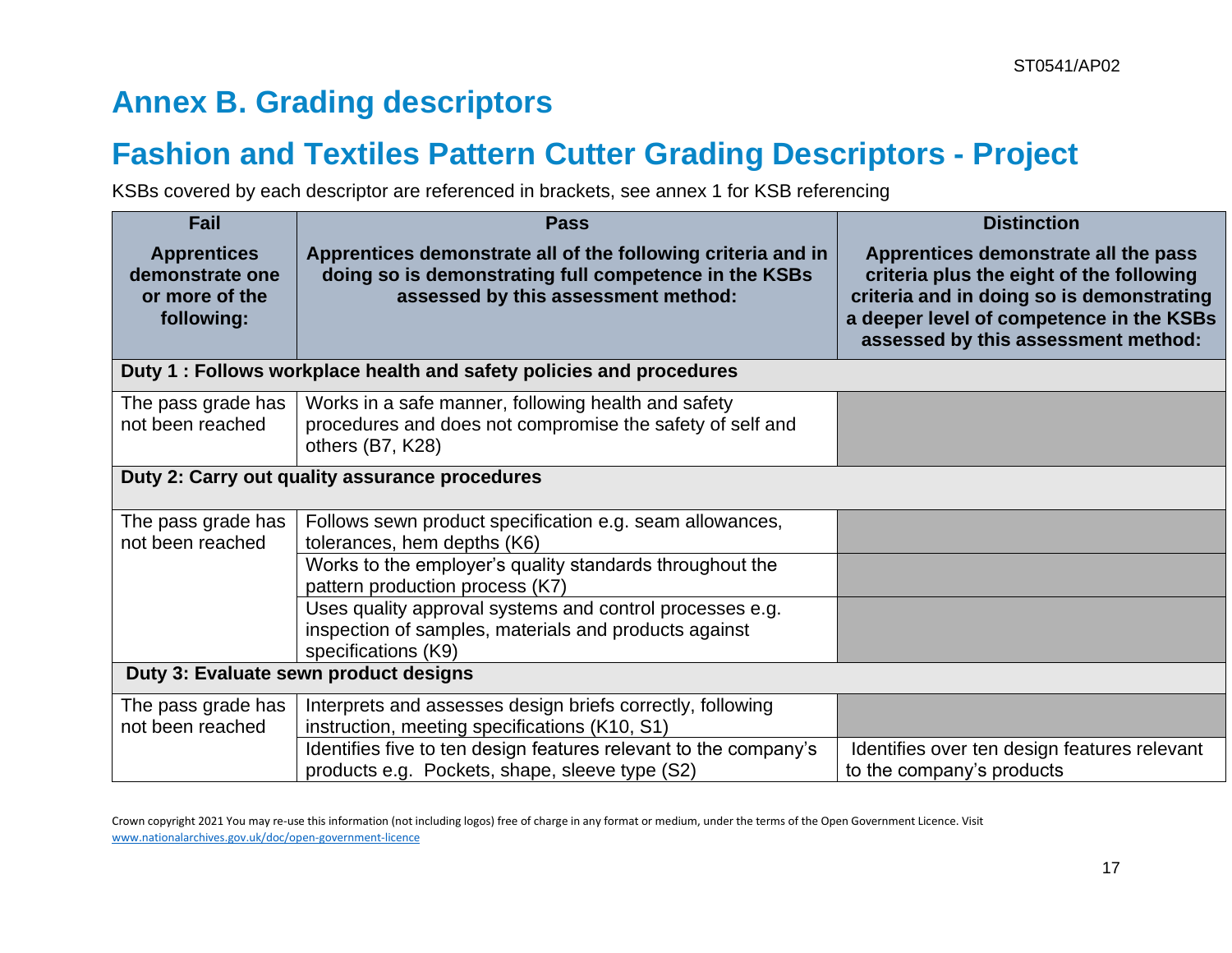|                                        | Evaluates design briefs, identifying possible constraints in<br>relation to the production of the design e.g. materials,                                                                                | Analyses the impact of different factors<br>related to the production of the design and                               |
|----------------------------------------|---------------------------------------------------------------------------------------------------------------------------------------------------------------------------------------------------------|-----------------------------------------------------------------------------------------------------------------------|
|                                        | manufacturing capacity (S3)                                                                                                                                                                             | suggest solutions                                                                                                     |
|                                        | Duty 4: Create template/block patterns relevant to given designs                                                                                                                                        |                                                                                                                       |
| The pass grade has                     | Takes and records measurements, using the correct tools and                                                                                                                                             |                                                                                                                       |
| not been reached                       | techniques e.g. critical measurement points, girth<br>measurement, length and breadth measurements (K15, S5)                                                                                            |                                                                                                                       |
|                                        | Drafts block patterns that are accurate to specifications, style,<br>size, measurements (K11, S4)                                                                                                       |                                                                                                                       |
|                                        | Includes all relevant technical information on each block<br>pattern component e.g. balance marks, notches, grain lines<br>(S6)                                                                         |                                                                                                                       |
|                                        | Where available uses relevant IT systems to produce block<br>patterns e.g. CAD, Graphics software, digitisers, scanners,<br>virtual modelling or if not available explains how it could be<br>used (S7) |                                                                                                                       |
|                                        | Duty 5: Produce prototype patterns for given designs                                                                                                                                                    |                                                                                                                       |
| The pass grade has<br>not been reached | Adapts block patterns to create accurate prototype patterns<br>that reflect given designs brief and specifications (K12, S8)                                                                            |                                                                                                                       |
|                                        | Produces prototypes patterns that are compatible with the<br>production process (S9)                                                                                                                    | Identifies possible issues with construction<br>and suggest amendments to simplify<br>production methods or save time |
|                                        | Includes all relevant technical information on each prototype<br>pattern component e.g. balance marks, notches, grain lines<br>(S10)                                                                    |                                                                                                                       |
|                                        | Uses relevant IT systems to produce prototype patterns e.g.<br>CAD, Graphics software, digitisers, scanners, virtual modelling<br>(S12)                                                                 | Explain the advantages of using CAD<br>systems as opposed to manual pattern<br>production methods                     |
|                                        | Works with the sample machinist to develop sample products<br>and oversees sample production (K22, S11)                                                                                                 |                                                                                                                       |
| Duty 6 : Evaluate prototype patterns   |                                                                                                                                                                                                         |                                                                                                                       |

Crown copyright 2021 You may re-use this information (not including logos) free of charge in any format or medium, under the terms of the Open Government Licence. Visit [www.nationalarchives.gov.uk/doc/open-government-licence](http://www.nationalarchives.gov.uk/doc/open-government-licence)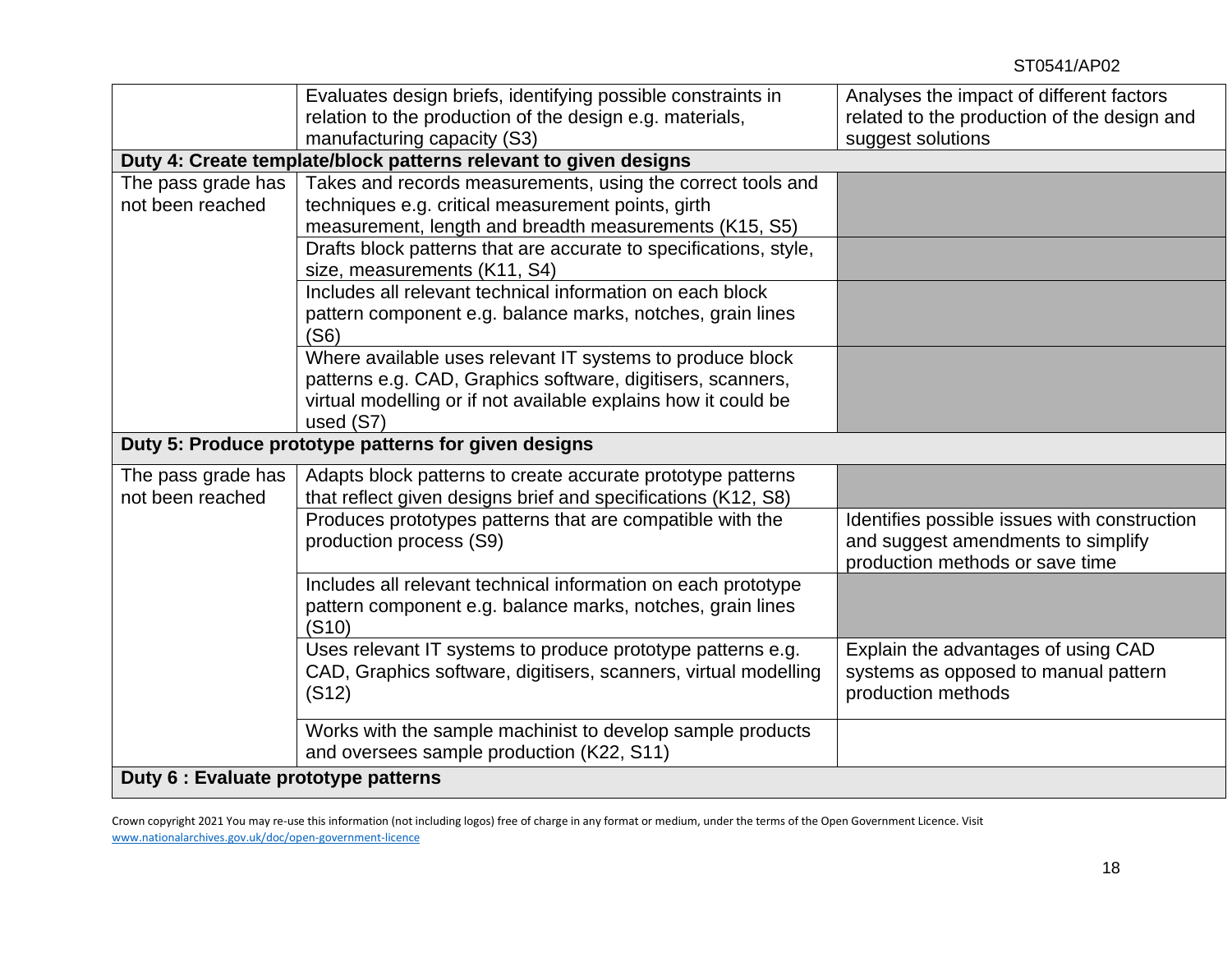| The pass grade has<br>Reviews sample products within a fit session, assessing<br>Demonstrates the application of pattern<br>not been reached<br>product samples e.g. size, fit, shape, fall, style and design<br>production theory and understanding of how<br>to solve non routine problems e.g non<br>(K22, S13)<br>standard size request, problem fabric<br>Assesses prototype pattern for faults and, if required suggest<br>pattern adjustments (K8, S14)<br>Explains concepts and theories in relation to<br>Debates and agrees pattern suitability or required pattern<br>decisions and suggested pattern<br>rectifications with the development team (K23, S15)<br>adjustments<br>Make pattern adjustment if required and finalises prototype<br>pattern (S16)<br>Duty 7: Produce final master patterns<br>Creates the final master pattern, including clear relevant<br>The pass grade has<br>not been reached<br>information e.g. component information, size, grain line, cutting<br>instructions (S17)<br>Where available uses relevant IT systems e.g. CAD, graphics<br>Can explain clearly and concisely the<br>software, digitisers, scanners, virtual modelling or if not<br>application of CAD in relation to pattern<br>available explains how it could be used (S18)<br>production<br>Provides production staff or supplier with final master pattern |  |  |  |  |  |  |
|--------------------------------------------------------------------------------------------------------------------------------------------------------------------------------------------------------------------------------------------------------------------------------------------------------------------------------------------------------------------------------------------------------------------------------------------------------------------------------------------------------------------------------------------------------------------------------------------------------------------------------------------------------------------------------------------------------------------------------------------------------------------------------------------------------------------------------------------------------------------------------------------------------------------------------------------------------------------------------------------------------------------------------------------------------------------------------------------------------------------------------------------------------------------------------------------------------------------------------------------------------------------------------------------------------------------------------------------------------------------------|--|--|--|--|--|--|
|                                                                                                                                                                                                                                                                                                                                                                                                                                                                                                                                                                                                                                                                                                                                                                                                                                                                                                                                                                                                                                                                                                                                                                                                                                                                                                                                                                          |  |  |  |  |  |  |
|                                                                                                                                                                                                                                                                                                                                                                                                                                                                                                                                                                                                                                                                                                                                                                                                                                                                                                                                                                                                                                                                                                                                                                                                                                                                                                                                                                          |  |  |  |  |  |  |
|                                                                                                                                                                                                                                                                                                                                                                                                                                                                                                                                                                                                                                                                                                                                                                                                                                                                                                                                                                                                                                                                                                                                                                                                                                                                                                                                                                          |  |  |  |  |  |  |
|                                                                                                                                                                                                                                                                                                                                                                                                                                                                                                                                                                                                                                                                                                                                                                                                                                                                                                                                                                                                                                                                                                                                                                                                                                                                                                                                                                          |  |  |  |  |  |  |
|                                                                                                                                                                                                                                                                                                                                                                                                                                                                                                                                                                                                                                                                                                                                                                                                                                                                                                                                                                                                                                                                                                                                                                                                                                                                                                                                                                          |  |  |  |  |  |  |
|                                                                                                                                                                                                                                                                                                                                                                                                                                                                                                                                                                                                                                                                                                                                                                                                                                                                                                                                                                                                                                                                                                                                                                                                                                                                                                                                                                          |  |  |  |  |  |  |
|                                                                                                                                                                                                                                                                                                                                                                                                                                                                                                                                                                                                                                                                                                                                                                                                                                                                                                                                                                                                                                                                                                                                                                                                                                                                                                                                                                          |  |  |  |  |  |  |
|                                                                                                                                                                                                                                                                                                                                                                                                                                                                                                                                                                                                                                                                                                                                                                                                                                                                                                                                                                                                                                                                                                                                                                                                                                                                                                                                                                          |  |  |  |  |  |  |
|                                                                                                                                                                                                                                                                                                                                                                                                                                                                                                                                                                                                                                                                                                                                                                                                                                                                                                                                                                                                                                                                                                                                                                                                                                                                                                                                                                          |  |  |  |  |  |  |
|                                                                                                                                                                                                                                                                                                                                                                                                                                                                                                                                                                                                                                                                                                                                                                                                                                                                                                                                                                                                                                                                                                                                                                                                                                                                                                                                                                          |  |  |  |  |  |  |
|                                                                                                                                                                                                                                                                                                                                                                                                                                                                                                                                                                                                                                                                                                                                                                                                                                                                                                                                                                                                                                                                                                                                                                                                                                                                                                                                                                          |  |  |  |  |  |  |
|                                                                                                                                                                                                                                                                                                                                                                                                                                                                                                                                                                                                                                                                                                                                                                                                                                                                                                                                                                                                                                                                                                                                                                                                                                                                                                                                                                          |  |  |  |  |  |  |
|                                                                                                                                                                                                                                                                                                                                                                                                                                                                                                                                                                                                                                                                                                                                                                                                                                                                                                                                                                                                                                                                                                                                                                                                                                                                                                                                                                          |  |  |  |  |  |  |
|                                                                                                                                                                                                                                                                                                                                                                                                                                                                                                                                                                                                                                                                                                                                                                                                                                                                                                                                                                                                                                                                                                                                                                                                                                                                                                                                                                          |  |  |  |  |  |  |
|                                                                                                                                                                                                                                                                                                                                                                                                                                                                                                                                                                                                                                                                                                                                                                                                                                                                                                                                                                                                                                                                                                                                                                                                                                                                                                                                                                          |  |  |  |  |  |  |
|                                                                                                                                                                                                                                                                                                                                                                                                                                                                                                                                                                                                                                                                                                                                                                                                                                                                                                                                                                                                                                                                                                                                                                                                                                                                                                                                                                          |  |  |  |  |  |  |
|                                                                                                                                                                                                                                                                                                                                                                                                                                                                                                                                                                                                                                                                                                                                                                                                                                                                                                                                                                                                                                                                                                                                                                                                                                                                                                                                                                          |  |  |  |  |  |  |
|                                                                                                                                                                                                                                                                                                                                                                                                                                                                                                                                                                                                                                                                                                                                                                                                                                                                                                                                                                                                                                                                                                                                                                                                                                                                                                                                                                          |  |  |  |  |  |  |
| and the correct production information (S19)                                                                                                                                                                                                                                                                                                                                                                                                                                                                                                                                                                                                                                                                                                                                                                                                                                                                                                                                                                                                                                                                                                                                                                                                                                                                                                                             |  |  |  |  |  |  |
| Provides support and advice relating to relevant production<br>Demonstrates an understanding of the end-                                                                                                                                                                                                                                                                                                                                                                                                                                                                                                                                                                                                                                                                                                                                                                                                                                                                                                                                                                                                                                                                                                                                                                                                                                                                 |  |  |  |  |  |  |
| issues e.g. watch points, component issues, fabric defects<br>to-end production process and the impact of                                                                                                                                                                                                                                                                                                                                                                                                                                                                                                                                                                                                                                                                                                                                                                                                                                                                                                                                                                                                                                                                                                                                                                                                                                                                |  |  |  |  |  |  |
| complicated designs on this process<br>(S20)                                                                                                                                                                                                                                                                                                                                                                                                                                                                                                                                                                                                                                                                                                                                                                                                                                                                                                                                                                                                                                                                                                                                                                                                                                                                                                                             |  |  |  |  |  |  |
| Completes and maintains accurate working records (K25, S21)                                                                                                                                                                                                                                                                                                                                                                                                                                                                                                                                                                                                                                                                                                                                                                                                                                                                                                                                                                                                                                                                                                                                                                                                                                                                                                              |  |  |  |  |  |  |
|                                                                                                                                                                                                                                                                                                                                                                                                                                                                                                                                                                                                                                                                                                                                                                                                                                                                                                                                                                                                                                                                                                                                                                                                                                                                                                                                                                          |  |  |  |  |  |  |
| Duty 8: Apply good working practise                                                                                                                                                                                                                                                                                                                                                                                                                                                                                                                                                                                                                                                                                                                                                                                                                                                                                                                                                                                                                                                                                                                                                                                                                                                                                                                                      |  |  |  |  |  |  |
| Can meet pattern production deadlines with<br>The pass grade has<br>Uses the correct pattern construction techniques when drafting                                                                                                                                                                                                                                                                                                                                                                                                                                                                                                                                                                                                                                                                                                                                                                                                                                                                                                                                                                                                                                                                                                                                                                                                                                       |  |  |  |  |  |  |
| not been reached<br>and marking (K13)<br>time to spare                                                                                                                                                                                                                                                                                                                                                                                                                                                                                                                                                                                                                                                                                                                                                                                                                                                                                                                                                                                                                                                                                                                                                                                                                                                                                                                   |  |  |  |  |  |  |
| Demonstrates responsibility and ownership for own pattern                                                                                                                                                                                                                                                                                                                                                                                                                                                                                                                                                                                                                                                                                                                                                                                                                                                                                                                                                                                                                                                                                                                                                                                                                                                                                                                |  |  |  |  |  |  |
| production work e.g. all patterns are marked as apprentices                                                                                                                                                                                                                                                                                                                                                                                                                                                                                                                                                                                                                                                                                                                                                                                                                                                                                                                                                                                                                                                                                                                                                                                                                                                                                                              |  |  |  |  |  |  |
| work, apprentice deals with any issues arising in relation to                                                                                                                                                                                                                                                                                                                                                                                                                                                                                                                                                                                                                                                                                                                                                                                                                                                                                                                                                                                                                                                                                                                                                                                                                                                                                                            |  |  |  |  |  |  |
| their own patterns (B1)                                                                                                                                                                                                                                                                                                                                                                                                                                                                                                                                                                                                                                                                                                                                                                                                                                                                                                                                                                                                                                                                                                                                                                                                                                                                                                                                                  |  |  |  |  |  |  |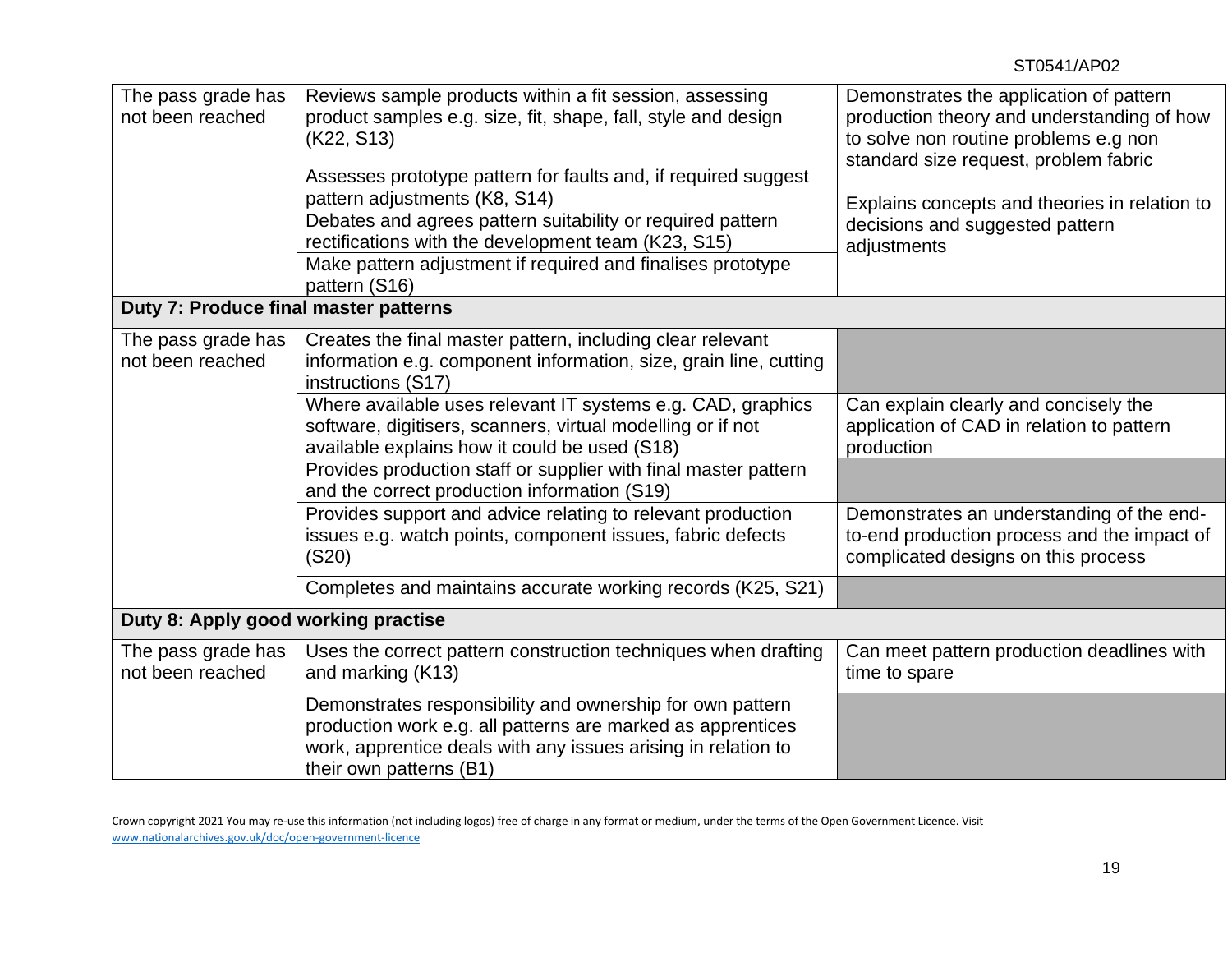|                                        | Make common/ routine calculations used within pattern            | Make non routine calculations as required  |
|----------------------------------------|------------------------------------------------------------------|--------------------------------------------|
|                                        | production e.g. seam allowance, fabric requirements, skirt       | within complex pattern production e.g.     |
|                                        | ratios (K16)                                                     | shrinkage, pattern repeat, continuous bias |
|                                        | Uses specialist terminology when constructing patterns e.g.      |                                            |
|                                        | armscye, grain balance, apex (K18)                               |                                            |
|                                        | Uses the tools of the trade efficiently to produce patterns e.g. |                                            |
|                                        | draft paper, markers, curves scissors, punchers, notcher (K19)   |                                            |
| <b>Duty 9: Communicate effectively</b> |                                                                  |                                            |
| The pass grade has                     | Communicates in way that ensures messages are understood;        |                                            |
| not been reached                       | adapting style and language to the audience (S22)                |                                            |
|                                        | Accurately completes work documentation e.g. tech packs,         |                                            |
|                                        | specifications or electronic systems (S23)                       |                                            |
|                                        | Duty 10; Manage the pattern production process                   |                                            |
| The pass grade has                     | Responds to changing priorities and requirements in positive,    | Supports colleagues struggling with        |
| not been reached                       | productive manner, demonstrating initiative, confidence and      | changing priorities                        |
|                                        | self-motivation (B2)                                             |                                            |
|                                        | Responds to deadlines and production demands and                 | Meets deadlines early and remains positive |
|                                        | workplace pressures calmly and methodically (B3)                 | when under pressure                        |
|                                        | Demonstrate confidence, assertive and resilient when             |                                            |
|                                        | discussing views and ideas that will benefit pattern production  |                                            |
|                                        | (B5)                                                             |                                            |
|                                        | Works positively and effectively as part of a team, taking into  | Motivates and supports other team          |
|                                        | account equality and diversity (B4)                              | member's                                   |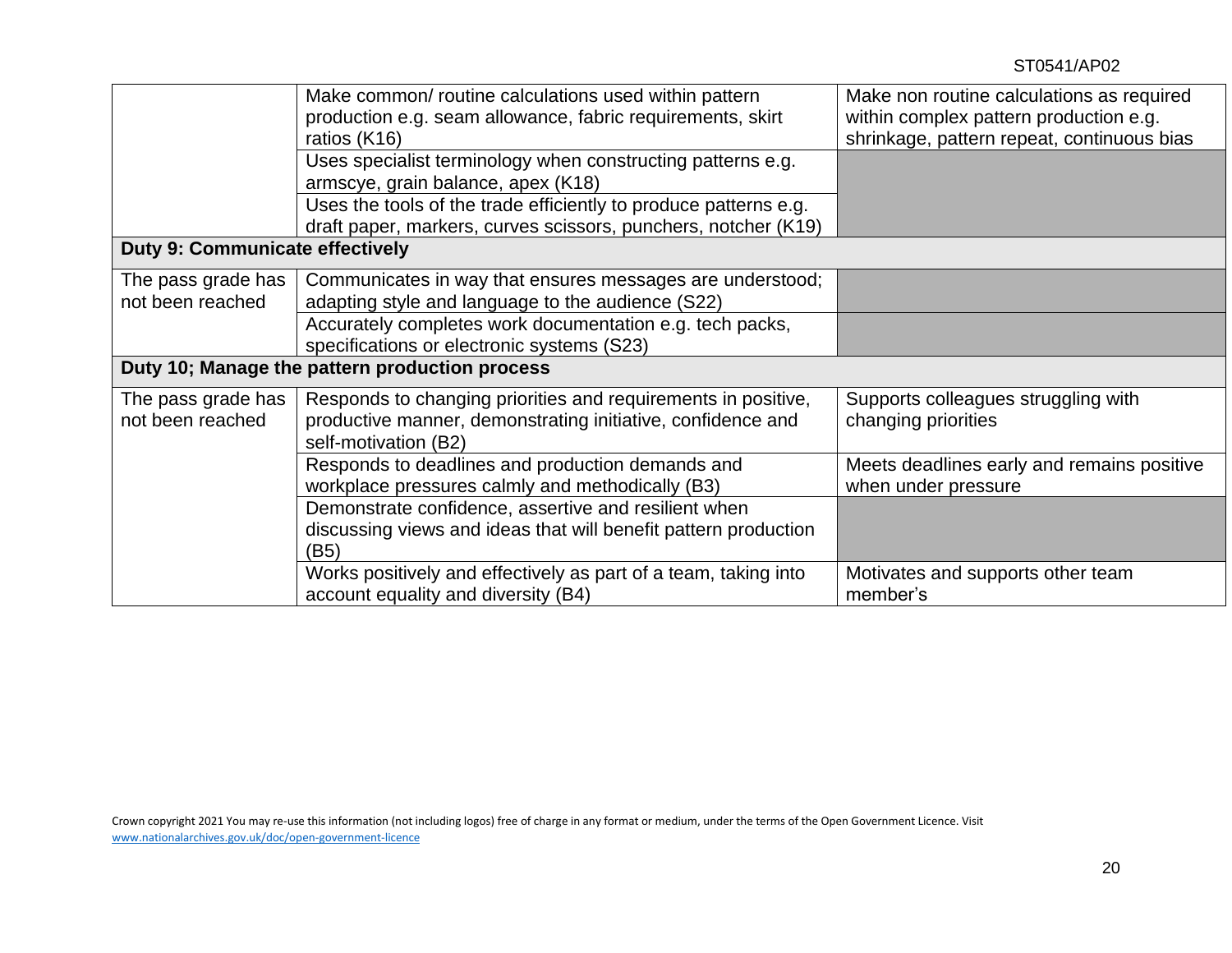### ST0541/AP02 **Fashion and Textiles Pattern Cutter Grading Descriptors – Test**

| <b>Pass</b>                                                                                                                                                    |
|----------------------------------------------------------------------------------------------------------------------------------------------------------------|
|                                                                                                                                                                |
| <b>SHORT ANSWER QUESTIONS</b>                                                                                                                                  |
| Know the supply chain and customer base                                                                                                                        |
| Identify different customer requirements (K1)                                                                                                                  |
| Identify key elements of the supply chain relevant to the manufacture of sewn products (K2)                                                                    |
| Identify the input and output procedures of goods and services relevant to sewn products                                                                       |
| e.g. deliveries, lead times, production deadlines (K3)                                                                                                         |
| Know the materials used in production                                                                                                                          |
| Identify the properties and construction of three different materials (K4)                                                                                     |
| Identify the correct behaviours and characteristics of three different materials (K5)                                                                          |
| Know external influences on pattern production                                                                                                                 |
| Identify British standard and international sizing relevant to the item in production e.g. ladies                                                              |
| wear, children's wear, tent diameters, car seat dimensions (K14)                                                                                               |
| Identify three legislative/contractual requirements in relation to your company's product (K31)                                                                |
| List three compliance requirements in relation to garments or sewn products e.g. safety, fibre<br>content, legislation (K30)                                   |
| Understand the principles of grading                                                                                                                           |
| Explain the key principles of grading e.g. grade rules, grading application and grading<br>methods appropriate to product type, size, fit and proportion (K17) |
| Understand cutting and manufacture processes                                                                                                                   |
| Describe material cutting processes e.g. spreading, laying, specialist cutting equipment, lay<br>planning processes (K20)                                      |
| Identify two different construction methods and two different manufacturing processes (K21)                                                                    |
| Know and understand CAD processes                                                                                                                              |
| Describe the principles and key capabilities of a computerised pattern production system e.g.                                                                  |
| CAD, Graphics software, digitisers, scanners, virtual modelling (K24)                                                                                          |
| Follow workplace best practice, policies and procedures                                                                                                        |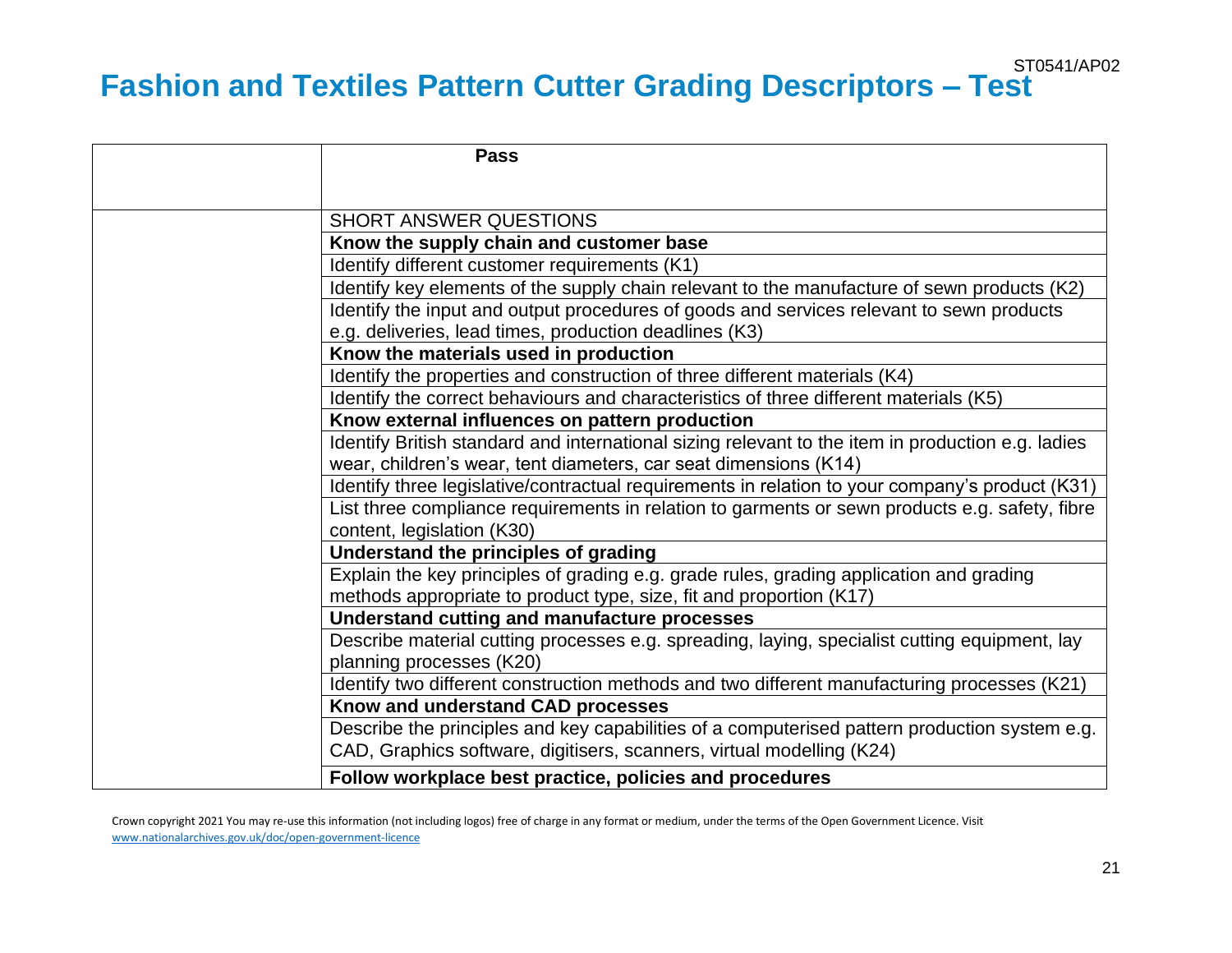| Identify technical documents, explain their use and the consequences of incomplete                                                                                                                                                                                      |
|-------------------------------------------------------------------------------------------------------------------------------------------------------------------------------------------------------------------------------------------------------------------------|
| documentation or errors (K25)                                                                                                                                                                                                                                           |
| Identify the company's workplace policies and list four employer obligations and four                                                                                                                                                                                   |
| employee obligations, (K29)                                                                                                                                                                                                                                             |
| Explain the key elements of the company's communication protocol (K27)                                                                                                                                                                                                  |
| Describe three key critical path management elements vital to the pattern production process<br>(K26)                                                                                                                                                                   |
| Identify skills progression within pattern production e.g advanced skills in relation to evolving<br>production processes and new technologies (B6)                                                                                                                     |
| <b>SCENARIO QUESTIONS</b>                                                                                                                                                                                                                                               |
| Know the supply chain and customer base                                                                                                                                                                                                                                 |
| In relation to supply chain or customer-based scenario, the learner must demonstrate supply<br>chain, research, dealing with different customers and meeting different customer<br>requirements, e.g. quality, finish, deadlines, deliveries and logistics (K1, K2, K3) |
| Know the materials used in production                                                                                                                                                                                                                                   |
| In relation to a scenario which involves the selection of materials for production of given<br>designs, the learner must provide a reasoned rationale behind material choices, including the<br>behaviour and characteristics of the materials chosen (K4, K5)          |
| Know external influences on pattern production                                                                                                                                                                                                                          |
| In relation to a pattern production scenario, the learner must correctly demonstrate taking<br>into account specific sizing, legislation and compliance                                                                                                                 |
| <b>Understand cutting and manufacture processes</b>                                                                                                                                                                                                                     |
| Relating to a product development scenario, the learner must identify cutting processes,<br>cutting equipment used and construction methods within the manufacturing process. (K20,<br>K21)                                                                             |
| Know and understand CAD processes                                                                                                                                                                                                                                       |